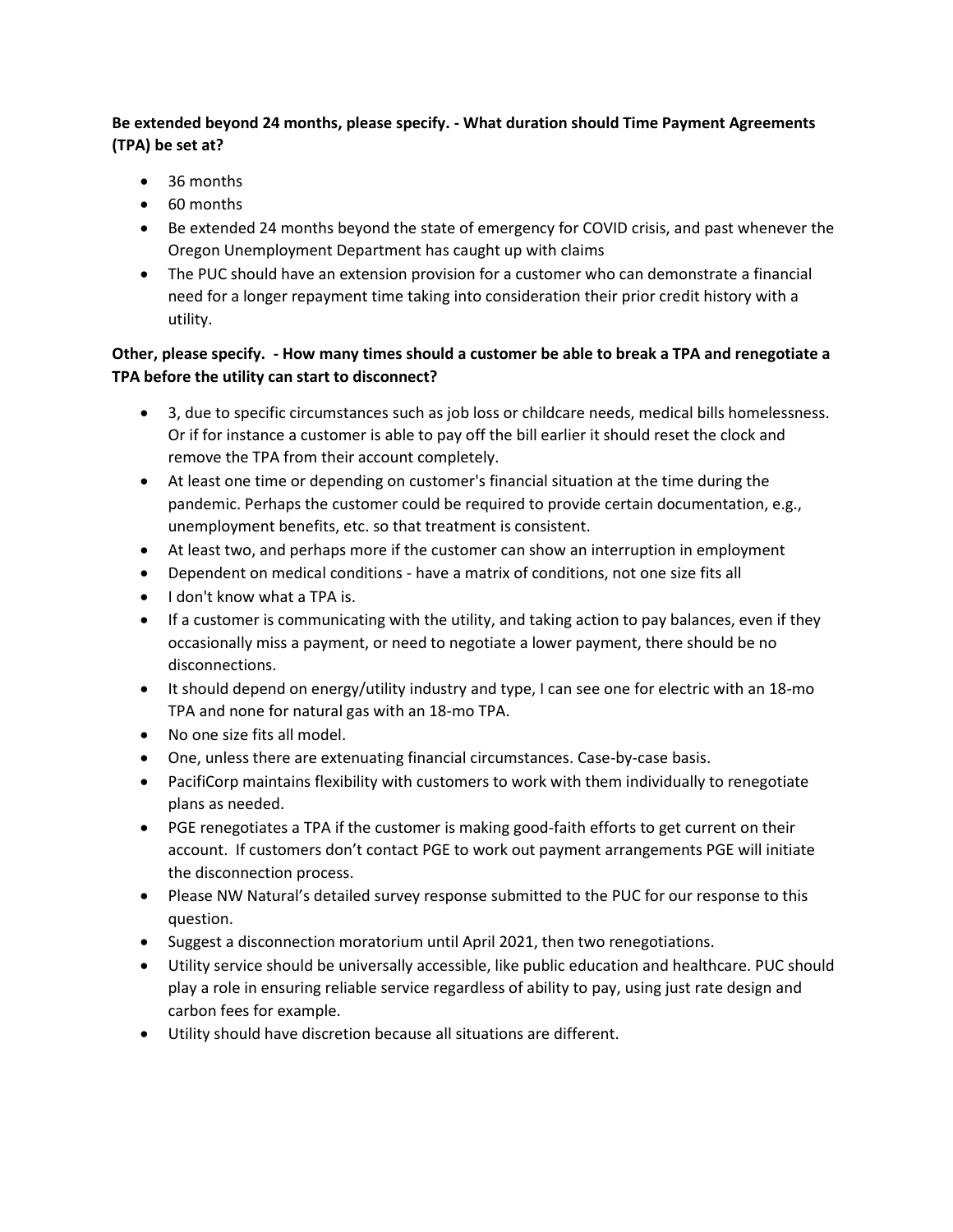## **Other, please specify. - Should utilities open equal payment plans to customers that currently have outstanding balances?**

- "A. Equal Pay is typically only successful for customers with a usage history. Without sufficient history (12 months), including arrearages increases the likelihood of large balances at the annual true up."
- Current rules require utilities to offer 12-month equal pay plans (levelized) for customers with outstanding balances. Once a customer outstanding balance is paid off they could then participate in an equal pay plan.
- I would answer yes but this and the previous question go hand in hand. We don't want to drag out the problem over years but address the outstanding balance more up front.
- PacifiCorp already allows customers who are behind to enter into equal pay arrangements. The customer pays their average bill plus a portion of their past due each month.
- Please NW Natural's detailed survey response submitted to the PUC for our response to this question.
- Should if they can pay the current and 1 month past due, then the rest on a tpa to get caught up.

## **Other, please specify. - Should utilities establish a deferred payment plan for customers in arrears that pushes payments out to allow a customer who has a reasonable expectation of being able to provide payment in full by a certain date in the future?**

- "i. Possibly yes. Parameters around breaking DPA would need to be specified if considered."
- PacifiCorp intends to allow customers to defer partial payment plan payments to have lower early month payments and essentially "back end" payment plan debt to pay later.
- Perhaps. If a customer is able to stay current with their ongoing bills, then it may be possible to defer payment of arrearages for a limited period. However, this would further increase the c
- Please NW Natural's detailed survey response submitted to the PUC for our response to this question.
- Something to consider if deferral applications are approved.
- Yes and perhaps the customer could be required to provide certain documentation, e.g., unemployment benefits, etc. for consistent treatment.

# **Other, please specify. - How long should repayment of the debt be delayed before the customer must begin to make payments on it?**

- 3 months if a customer is asking for a deferral to make payment in full rather than a tpa then 3 months should be the max if in 3 months payment in full can't be done, then they must make a tpa
- Again, should be dependent on broader economic conditions and status of state support agencies for unemployment claims. After that, 12-24 months seems reasonable
- Depends on the season, if summer I could see a 4- to 6-mo delay, but if winter then maybe 1- to 3-mo delay since balances could become too large to manage.
- Up to 12 months, but this should not be set in stone. The pandemic is still going on and we don't know if that might need to be extended.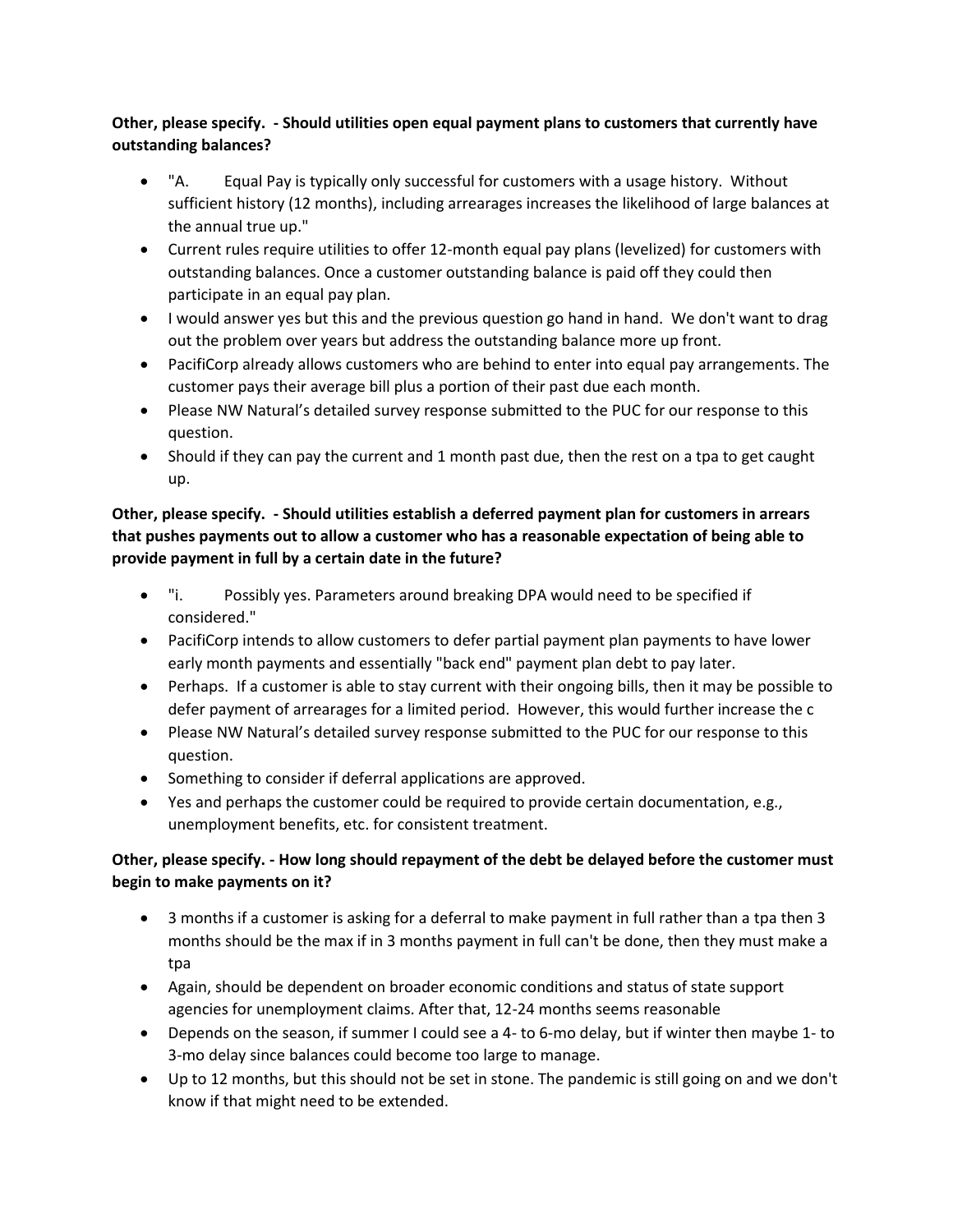Up to 3 Months

#### **Other, please specify. - Concerning a deferred payment plan, how many months should a customer be allowed to fully satisfy (amortize) the debt?**

- $\bullet$  3 mo
- 60 months
- See response to previous question.

**Other duration, please specify. - Considering such a tariff that allows some level of debt forgiveness, what duration of current payments should a customer be required to make to remain eligible for debt forgiveness?** 

- 18 months
- 18 Months
- 18 these are customers would be hud housing or at or below the federal poverty line there is no way they will ever be able to pay it off in full without choosing food or energy each month
- $\bullet$  2 years.
- 3 months. We will have households that will not be able to pay for 6 months straight. The higher the duration of current payments we set the more it favors households with steady incomes and higher wages. That is not fair.
- 6 months or possibly less, with tiered forgiveness.
- I do not agree with debt forgiveness
- None, because such a tariff should not be allowed
- Other ratepayers shouldn't have rates increased to help pay for others who can't.
- Please NW Natural's detailed survey response submitted to the PUC for our response to this question.
- See response to previous question.
- Seems contradictory to make debt forgiveness reliant on ability to make current payments.
- This answer depends on the approval of the deferral applications. The longer the period the less likely chance of payments being completed.
- This would be contingent on how a bill assistance program is implemented

### **Other amount or percent of debt owed - If utilities were to put in place a tariff that allows some level of debt forgiveness, what maximum level of debt should be forgiven?**

- $\bullet$  \$1
- $\bullet$  \$2500 or the amount incurred since April 1st, 2020.
- $\bullet$  0
- $\bullet$  0
- $10%$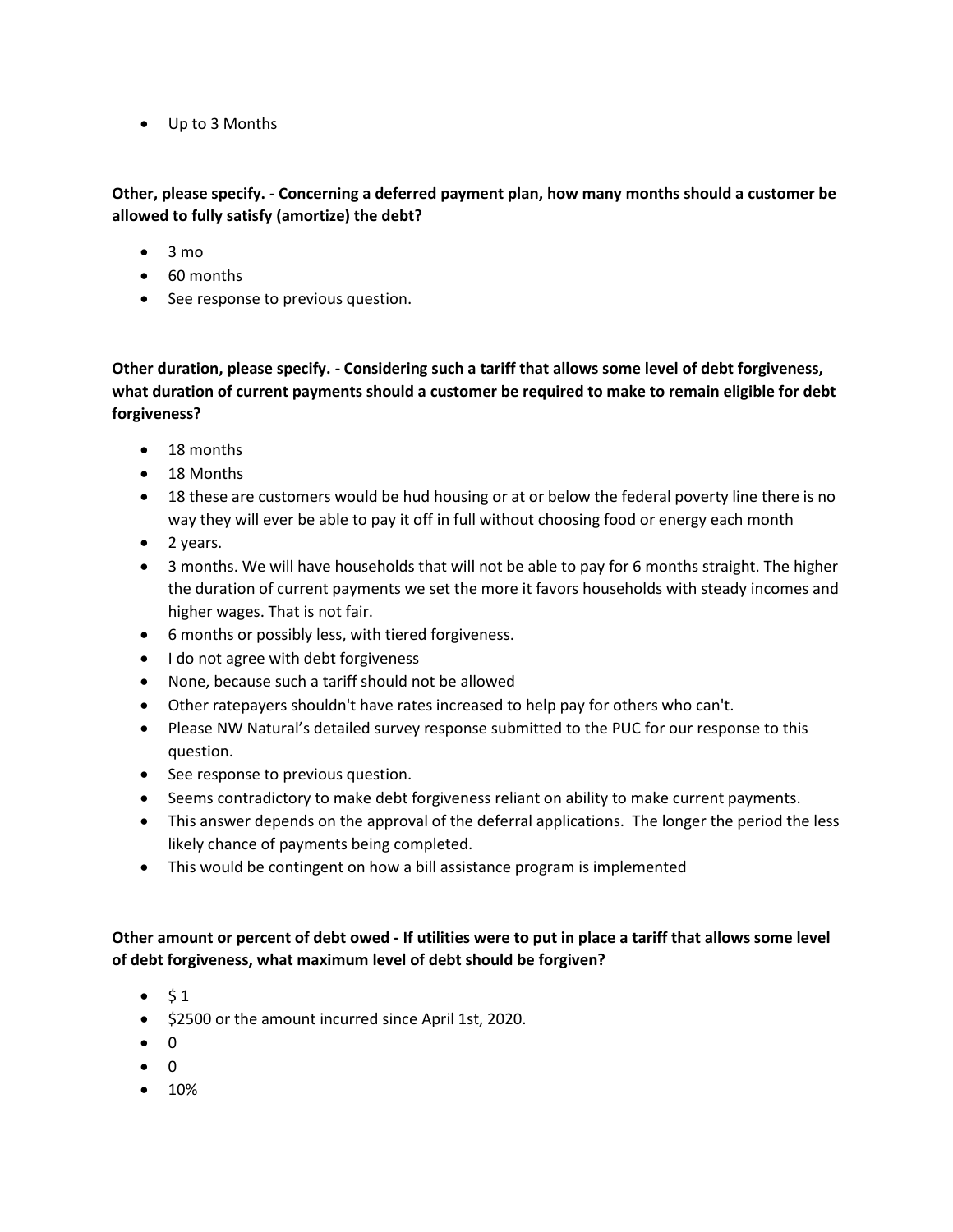- $100%$
- 25% of debt owed
- 3 months worth of bills immediately prior to the customer making such a request.
- As commercial and residential customers will have utility bills of different scales, perhaps an amount equal to 6 months utility billing.
- Depends on whether we are talking about commercial or residential customers. For residential, should be up to and including the entirety of the bills incurred during the COVID crisis. We would have selected \$2,500, but it may be more, time dependent
- I do not agree with debt forgiveness
- "i. If there were to be a level of debt forgiveness, due to differences in average level of arrearage debt, each utility should offer a unique level of debt forgiveness based. A fixed dollar amount for all utilities is not appropriate."
- No more than 150% of average monthly billing
- No one size fits all
- Percent of debt owed.
- Percent of debt owed.
- Please NW Natural's detailed survey response submitted to the PUC for our response to this question.
- The amount should be different for residential versus commercial. At this point I would recommend 50% of the average annual bill for the customer class.
- This would be contingent on how a bill assistance program is implemented
- Unsure
- Up to 10% of balance owed.
- W/o additional info. such as avg amount of debt across utilities, I'm unsure and do not want to be arbitrary.
- We believe that forgiving a maximum of 20% of the debt strikes a good balance between encouraging customers to get current on their bills and socialization of debt forgiveness costs to other customers.
- would have to get energy assistance first, then debt forgiveness after 18 months and be at or below federal poverty guidelines in hud housing etc.

### **Other, please specify. - If utilities were to put in place a tariff that allows some level of debt forgiveness, what customers should be eligible for some level of debt forgiveness?**

- 300% federal poverty levels
- 50% of federal poverty levels
- affordable housing uses tiers of area median income, which is a more granular measurement of poverty. 60%-80% AMI are two tiers used for pricing units and utility allowances.
- customers in hud housing, not just who qualify for energy assistance, receiving food stamps, people who are collecting unemployment or other government assistance
- Customers specifically affected financially by COVID and a job loss or reduction in hours.
- None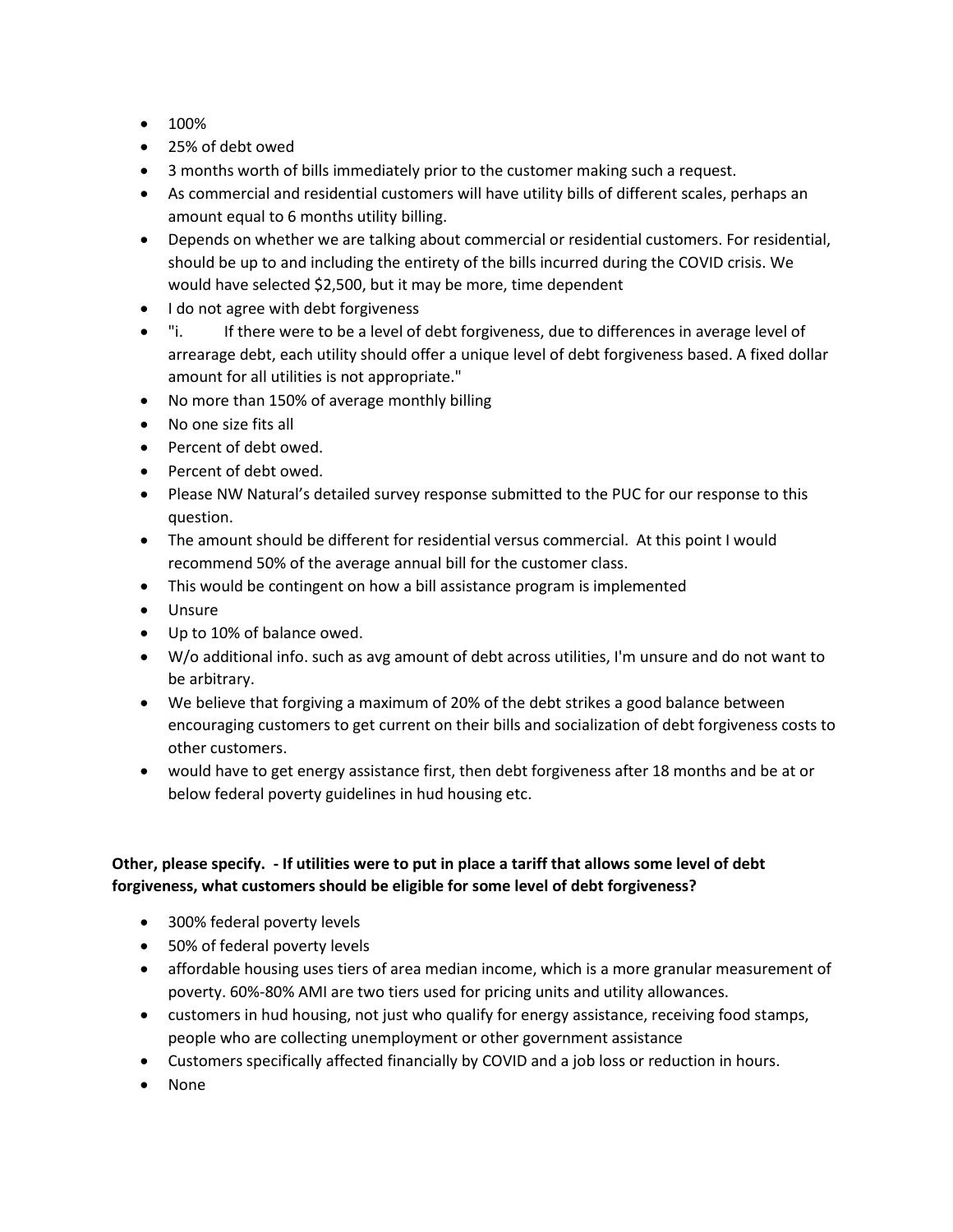- Please NW Natural's detailed survey response submitted to the PUC for our response to this question.
- See response to previous question (Should utilities put in place a tariff that allows some level of debt forgiveness if customers maintain current monthly payments?)
- tbd by community action agencies
- We believe 150% of the federal poverty level is appropriate to qualify for debt forgiveness, but we are open to discussing the thresholds with stakeholders. Criteria other than current income could be considered to qualify customers for debt forgiveness.

# **Other, please specify. - If utilities were to put in place a tariff that allows some level of debt forgiveness, how many times should a customer be allowed to miss a monthly payment before losing the benefit of debt forgiveness?**

- 2 within a 18 month rolling period
- debt forgiveness should be considered in context of other payment plans. For example, missing 6 regular payments or 3 consecutive alternative payment arrangements.
- if a customer misses a payment and makes it up within 30 days they should be able to remain on the debt forgiveness program. Otherwise, if they miss a payment they should lose the benefit of debt forgiveness.
- It depends upon the circumstances. O think 1 payment with the option of more if there are extenuating events.
- None. We believe that a better metric than number of missed payments is the percentage of their arrearage that they have paid. For example, if they have paid 80% of their arrearage, then they would qualify for the full 20% forgiveness.
- One the debt is foregiven, it should NEVER be reinstated. If the criteria are met for number of payment made, that is enough. No "zombie debt" should come back
- Please NW Natural's detailed survey response submitted to the PUC for our response to this question.
- See response to previous question.
- Three
- Two late payments should be forgiven. Missed payments should not be allowed.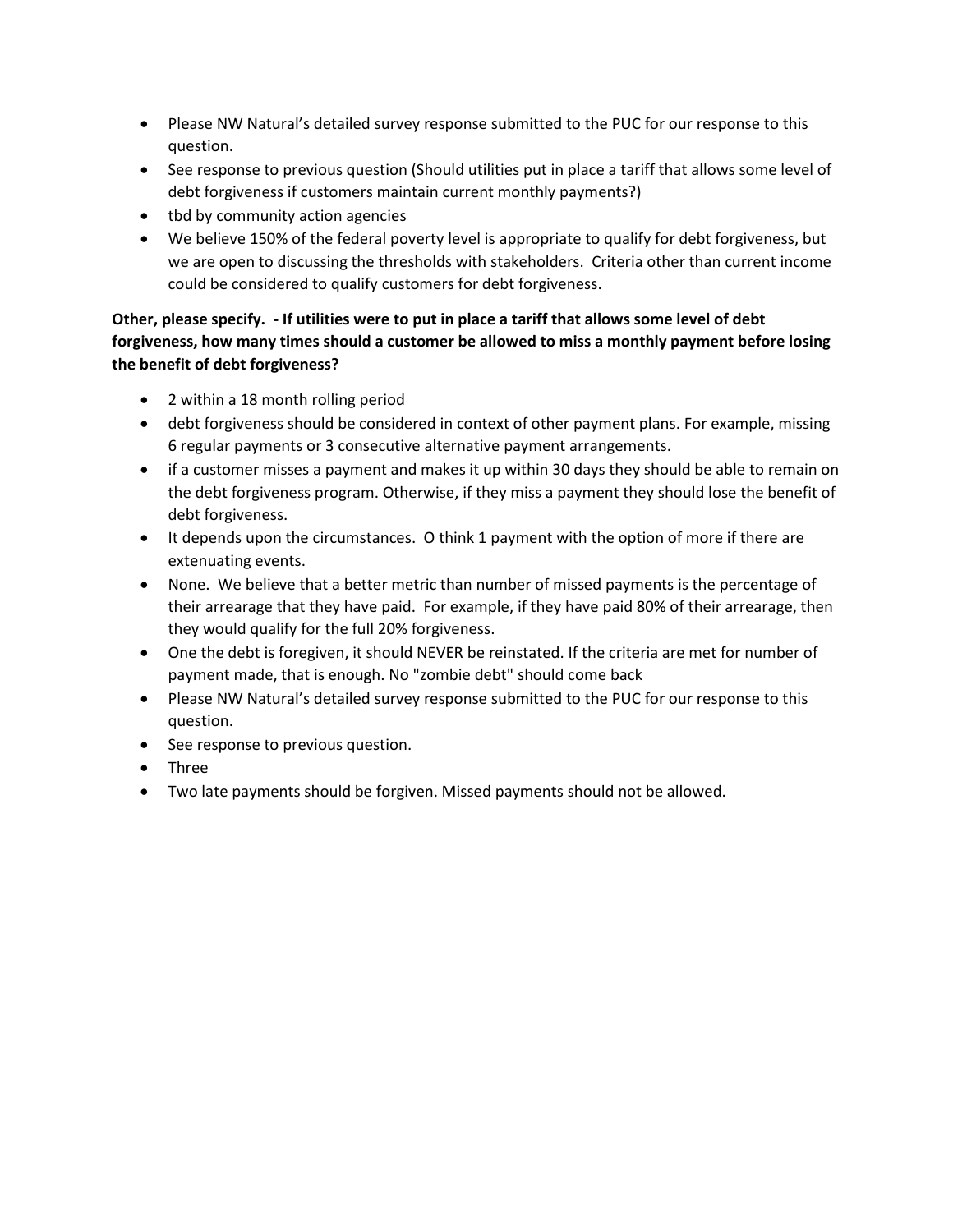#### **Other, please specify. - What additional steps should utilities take prior to disconnection?**

- 1 and 2 weeks prior to disconnection
- Engage with community organziations to provide information about utility policies in general (in multiple languages).
- Give a two-week notice prior to shutoff if that is not currently done.
- In person
- Offer weatherization and payment deferral plans to avoid disconnection entirely
- They need to walk the household through the Energy Assistance Application process for their county
- USPS

### **Please list current or other proposed options that would increase accessibility to customers to pay past due amounts before disconnections.**

- All utilities should offer all free payment options to residential customers, including mail, lobby, phone, pay station, and online with any form of payment. Self-service tools should be extremely accessible and easy to use.
- Enroll customers for text alerts and offer alerts through the mobile app.
- Many of the utilities have added new payment arrangements, providing additional flexibility to customers. In addition to the new payment arrangement plans, many utilities are offering a second payment arrangement for customers with previously broken arrangements.
- "None, utilities do enough.
- I know a few people who have been disconnected. The utility tried to contact them multiple times, and they ignored those contacts."
- Please NW Natural's detailed survey response submitted to the PUC for our response to this question.
- "Please refer to PacifiCorp response to Staff IR 10 and IR 18 regarding the Company's collection process that includes notices per OAR 860-021-0405 as well as additional outreach to customers prior to disconnection.
- Prior to lifting the voluntary moratorium PacifiCorp intends to provide additional outreach to customers to make hem aware of their payment options, payment plan eligibility, energy assistance availability, and any other programs developed to help customers. "
- Possibly going back to accepting payments in the field...
- Text reminders, customer initiative to return contact.
- There needs to be a balance of the costs applied to all remaining customers, but in general a reasonable level of bill assistance, payment plans, debt forgiveness can be implemented. As for timing, I believe about 60 days after the state reaches the final phase to normal as the cutoff for such extraordinary programs is appropriate.
- there really aren't any. people simply don't have money so they can't pay, or they have to choose food or medicine before electricity. the other option is to pay before you use which would force people to not be in a disconnection situation in the first place. that might be a better option for many customers who are always getting disconnected or behind. instead of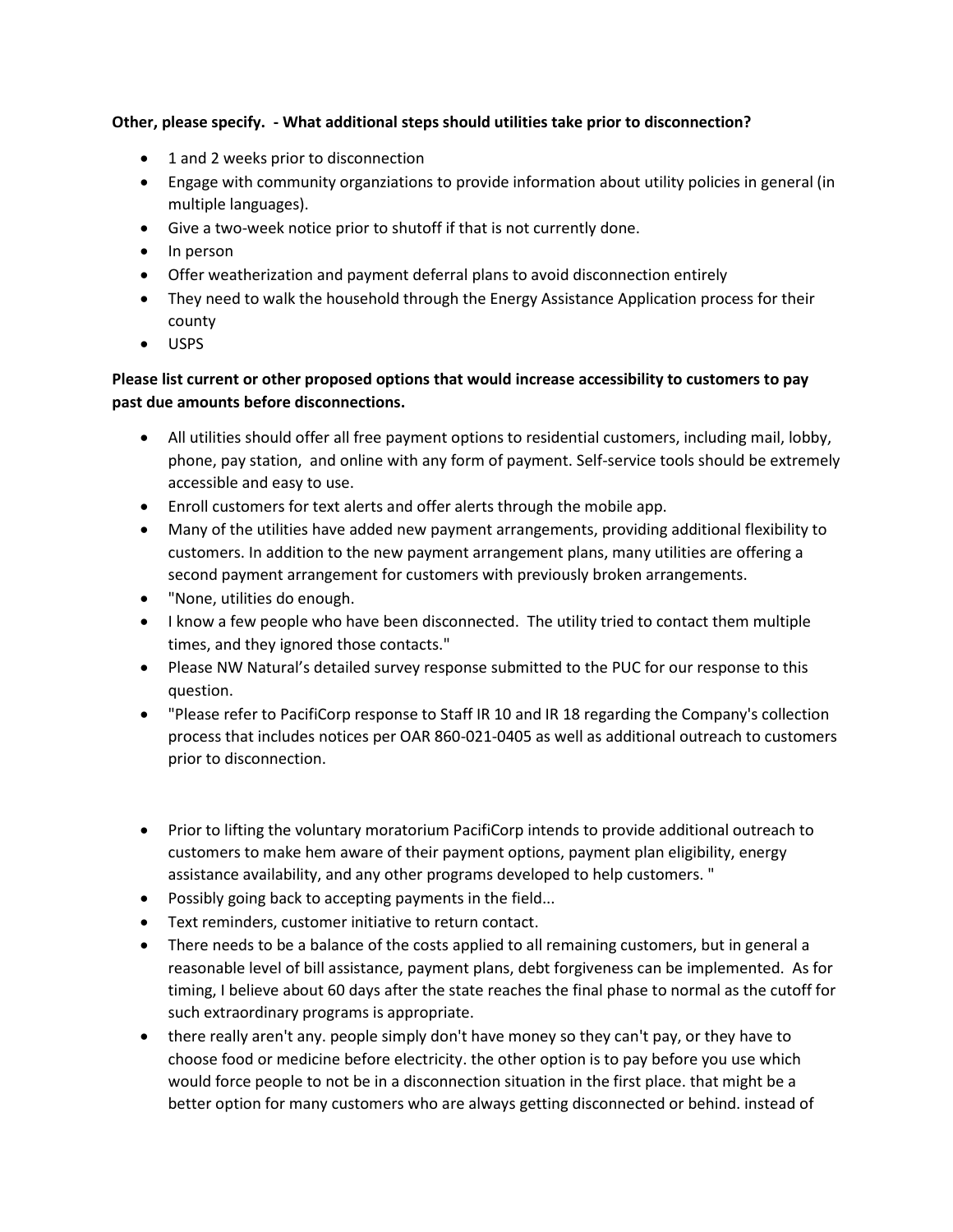paying what you have used, have it be like gas or other commodities you pay the average before use, you know how much you can use, pay ahead and that's it. if you go over, you pay that on your next bill but you won't risk a shut off as easily.

Unsure considering physical locations have closed due to cost, transition to online payment, etc.

#### **Should utilities be required to take payments at the door?**

#### **If yes, please explain:**

- All means to contact people in crisis are needed. Also payment should be taken via PayPal/ Venmo / Cashapp
- At least during COVID to help allow additional avenues for people to pay.
- Cash only payments are the only means of some customers paying the bill.
- Customers have been trained for years to pay when the "wolf is at the door." If there is someone to collect and they have money to keep their service on, they will pay and the utility will get some/all of the money owed.
- For many customers, particularly customers in vulnerable populations, this is an important avenue of payment.
- I think taking payments at the door is great customer service. Unless there is a danger to the employee
- If a person is able to pay some type of payment, they should be able to keep their utilities on
- If they are going to disconnect payment and are knocking at a person's door, should be able to accept a check or cash from the person.
- If they can shut off when they come to your door, a person should be able to stop that from happening if they have the means to do so by making a payment.
- is this in addition to other payment options? yes, utilities should be able to receive payments in person in addition to other methods.
- It would save the customer reconnect ion fees in an already stressful financial time. And in the case they happen to have the money on-hand, it's a guaranteed payment for the utility. win-win
- Many low-income customers lack, or are unable to take advantage of banking services and are used to paying in cash. Maintaining a place for them to do so could help reduce bill arrearages and would help them avoid having to pay for more expensive money orders, thereby helping to stabilize their household economics.
- Many people have debt cards. They should have a debt card reader that will accept payment.
- Marginalized customers, such as elderly, stay at home parents, low income, may not have internet or resources to pay electronically.
- Maybe not required but at least the ability. I think they no longer allow payments at the door.
- Need to make it as easy as possible for customers to make payments
- Some clients are unable to leave their home to pay in person or do not have the technology to pay online. If they are unable to leave the home especially now, during COVID19, then they can't even purchase stamps to mail out the payment.
- The more places to pay your bill the better
- via debit or credit card but not cash. lots of people wait until the last minute to make a payment or forget or things happen. if utilities did collections at the door via credit or debit card reader it would be helpful to customers. field collections would require making a call to the home to tell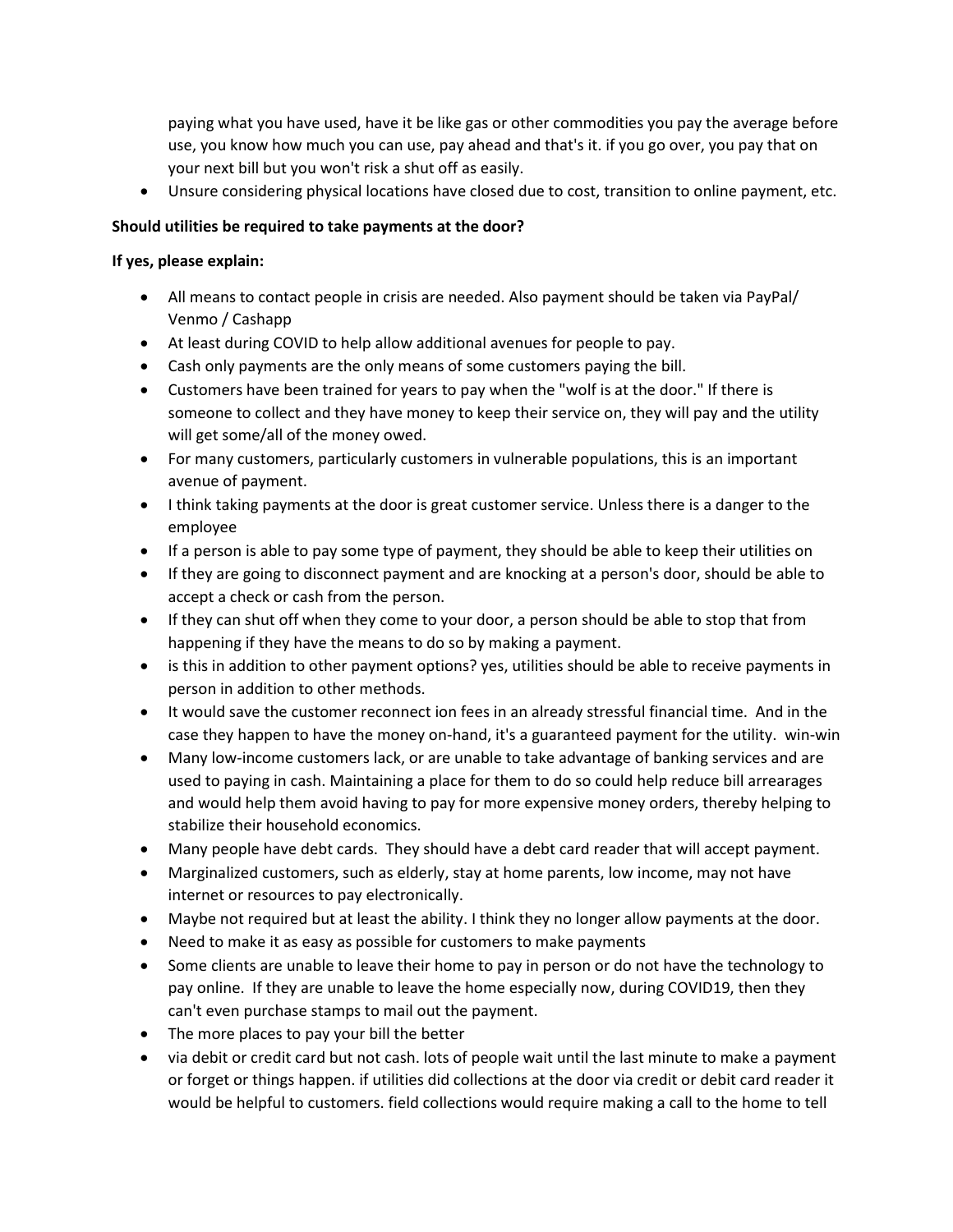them they are on the way to disconnect they can make a payment via debit or credit card. if no one is there to make a payment at xyz time, disconnection will happen. that gives the customer a specific timeframe that they have to be there they have to make the payment and they have 0 excuse.

 yes if they don't have a mechanism already in place to accept payments at a wide variety of places the way PGE does.

#### **If no, please explain:**

- `Very expensive way to do collections. There are ample free payment options available.
- At "door" meaning the residential's home, no. Customers are responsible for paying their bills as usual by phone, mail, or walk-in to centers.
- Attempting to collect at the door is cost prohibitive for the company and the most expensive option for the customer. With AMI we no longer do site visits to every customer prior to disconnect. Further, it is much safer to not have an employee go to the customer's site.
- Can be unsafe and add additional costs.
- "Cash payments could be mishandled.
- This may likely be considered privacy intrusion."
- Chance for corruption.
- Concerns over safety of utility employees. Cash is the best payment method but then employees are at higher risk when collecting cash.
- Covid
- Credit/debit cards, yes. Check, yes. Cash, no.
- Customers have enough opportunities to pay, plus there is additional cost to the utility to send someone to the door.
- Customer's have the option to pay over the phone, online, or by mail. If the customer's circumstance does not allow them to pay using these options, then I could see an exception being made.
- Employees should not have to carry collected cash during the work day and be at risk of being targeted by criminals.
- Heightened Covid infection exposure for customers and staff.
- I don't think that low income families could make the payment at the door.
- I would be concerned about the safety of the collector carrying cash in some neighborhoods.
- In order to keep utility employees safe and have proper physical distancing, utilities should not be required to take payments at the door.
- In this day and age, companies should have as many electronic payment means as possible. Requiring employees to carry cash has become dangerous as well.
- It is a safety concern for utility employees to have to approach the door in this kind of domestic situation. Utility employees work 24x7 to provide safe, reliable service for customers and should not have to put their lives at risk when all efforts have been made in front of the disconnect to keep the service on. The utility employee deserves advocacy as well.
- It is not safe for a utility worker to be carrying money. So many people are angry today, it is not safe for the tech.
- It puts our employees in unnecessary danger.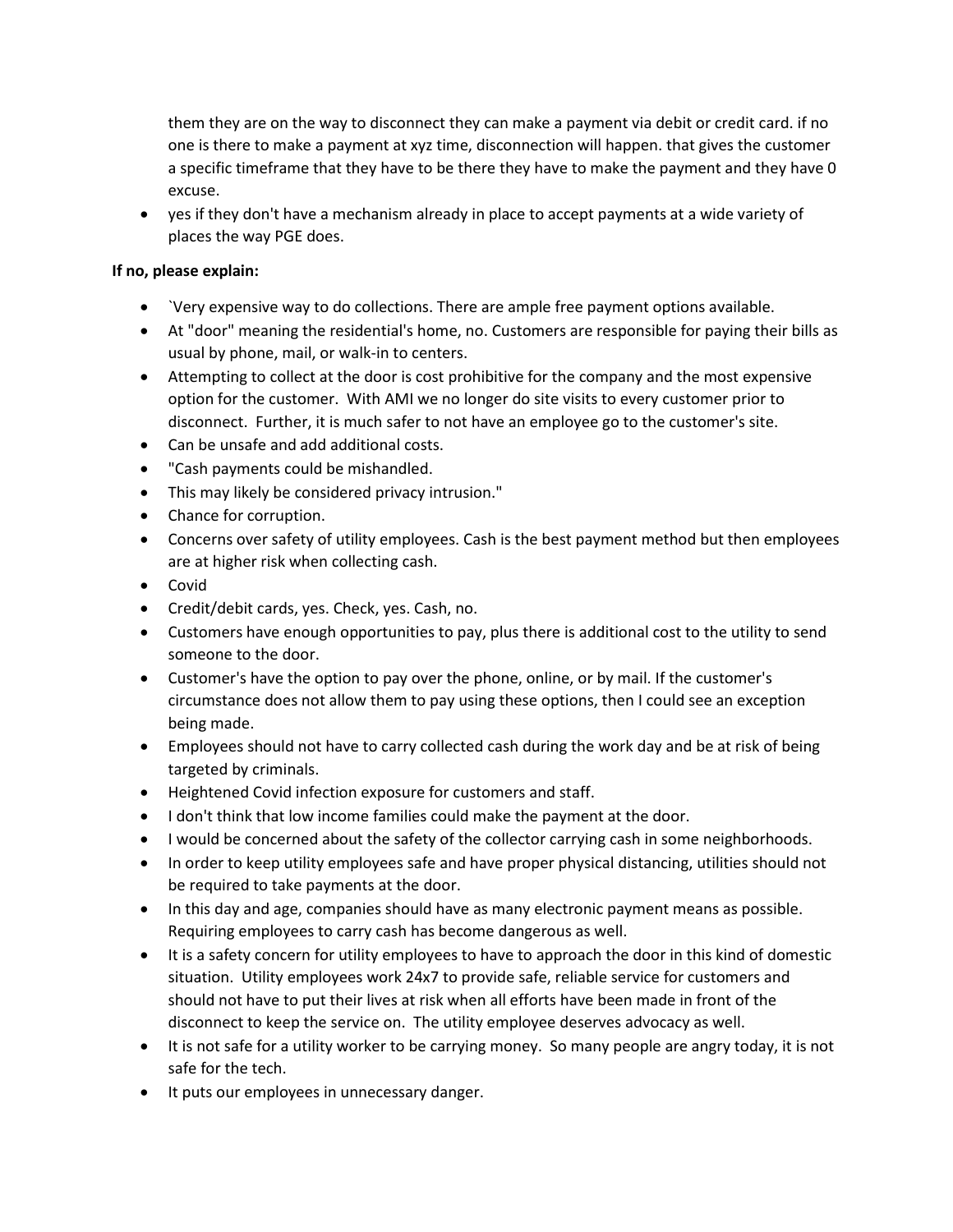- Its not safe for an employee to carry money.
- Most utilities have multiple ways of receiving payments already. There are plenty of options.
- No, this is a safety concern for our utility employees generally and for our customers during the public health emergency. PGE offers over 300 locations in our service territory through Western Union and Checkfree Pay for customers to conveniently make payments. These locations are in Fred Meyer, Walmart, etc. where customers are already shopping. Our website and automated phone system are available 24x7 for payments and our advisors can also take payments via phone.
- Other options are available to customers.
- payment at payment center
- Please NW Natural's detailed survey response submitted to the PUC for our response to this question.
- Plenty of options already available to all customers to make payments.
- Primary opposition is to the security issues associated with utility employees collecting payment in person. However. I am open to a hybrid approach in which the utility is able to collect payment via an online platform via a tablet or receive confirmation of digital payment to allow them to turn power or service back on.
- Safety, liability
- Taking in person payments at the door would require additional staffing requirements for NW Natural Water in Oregon.
- There are other means to do so such as pay stations.
- This opens the door to fraud/impersonators.
- To much fraud relating to people in uniform asking for money at the door, impersonating utilities. Not safe.
- Too much opportunity for fraud.
- undue safety risk to utility employees due to illness, violence, animals.
- Unsafe for the employees.
- utilities have online payment options; the customers have the ability to make payments online, so it shouldn't be necessary for utilities to take payments at the door
- Utilities should be required to offer all free payment methods to residential customers. Because of the many way to make payment for free, payments at the door should not be required. This is especially true for utilities with the ability to remotely disconnect/reconnect a meter.
- While I think doing this is a positive customer service idea, it can also be unsafe. Angry customers in normal times and covid restrictions in abnormal times

### **What modifications to existing regulatory mechanisms, if any, do you propose in order to address impacts to low-income customers, or other groups of utility customers?**

 Ask for emergency authority to allow the electric utilities covered by SB 1149 to spend more than a collective \$20 million/annually for low-income assistance. 2.) During times of economic hardship call for a GRC to reduce rate-of-return to lower bills or redirect % of planned dividend to pay for bill-forgiveness programs.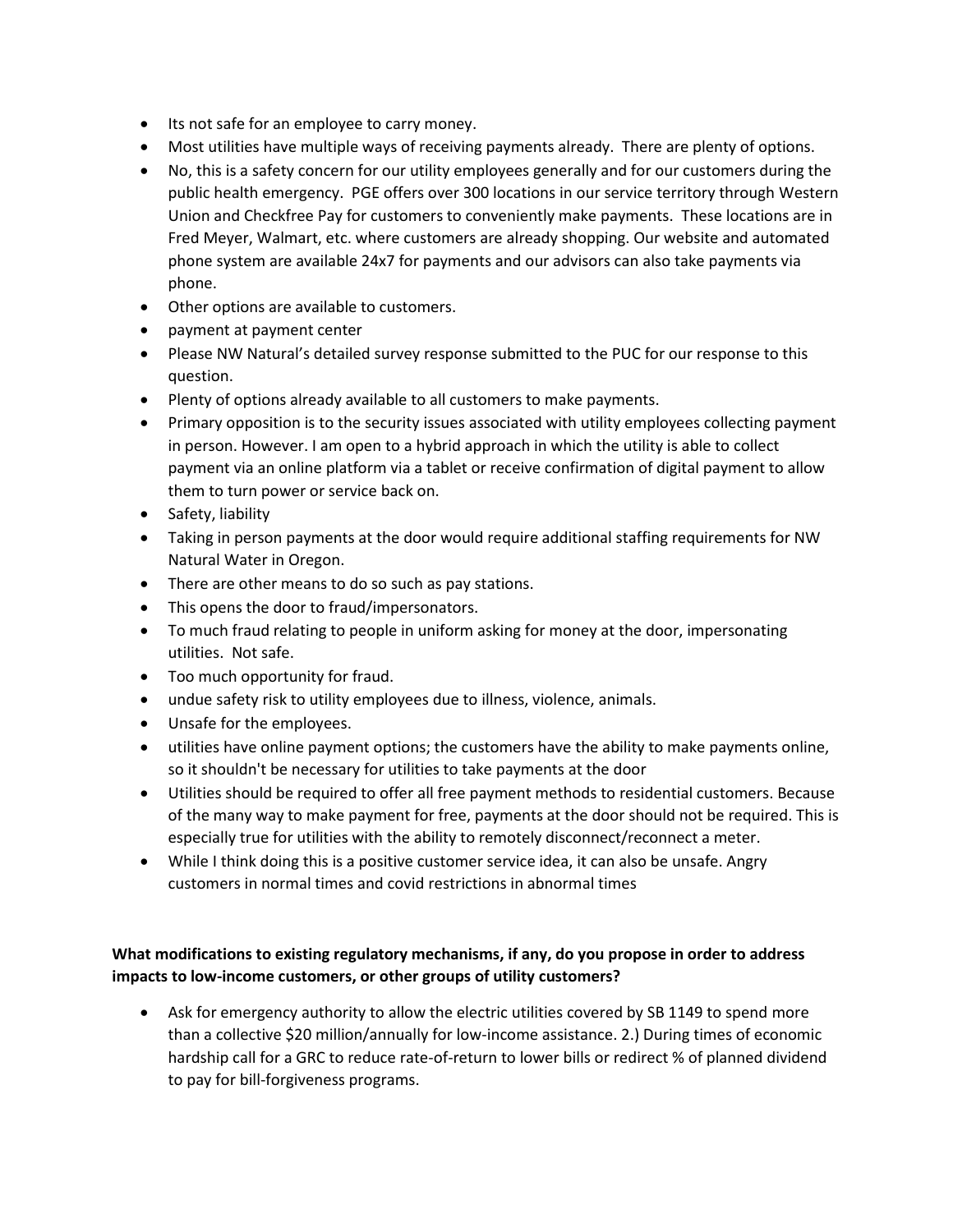- A lot of Low-Income households have a hard time, for one reason or another, reaching out to their utilities. I think it would benefit the customer and utility to open up new ways of communication. Perhaps text or email.
- A low income tariff would provide a means of developing offerings and policies for low income customers. Absent a defined tariff there are many challenges.
- Any modifications should cover all customers, not just low-income customers.
- arrearage forgiveness
- As a rate payer and also an advocate it is important to find balance between non and lowincome to minimize financial impacts to those that are not low-income. Non low-income customers should not bear the burden and this cost should come from the investor side of the utility.
- At this time, PacifiCorp has not identified any regulatory mechanisms impeding low income customers.
- Bank card/credit card fees should be eliminated for all customers and merchant fees treated as other operating expenses.
- Consider reducing or eliminating access fees.
- Develop programs that allow funding payments to go directly to utilities based on LIEAP qualifications or other income qualifications rather than requiring and depending on customers to apply for the funding.
- Don't give so many chances. It doesn't really help the people who need help
- I am unsure if there is any changes that need to be made
- I don't know.
- Implement a PIPP program.
- low income customers are already behind, it makes no sense to charge them late fees, collection fees and other fees to simply make payments. they are already getting paid less, making less, and getting behind everyone else. there is no point to charging them more than everyone else simply because they are on the bottom rung. People over the age of 55, people who are classified as disabled per the ADA and anyone who is low-income should not have to pay late fees or processing fees when making a payment.
- Modify low income weatherization programs to pay 100% of the cost of all eligible weatherization, and provide a 25% admin fee that goes directly to the low income weatherization Agency.
- $\bullet$  N/A
- $\bullet$  n/a
- None at this time.
- None.
- None.
- None.
- Please NW Natural's detailed survey response submitted to the PUC for our response to this question.
- Review disconnection policies and practices to eliminate the need for disconnects, especially, but not only for low-income customers and small businesses. All households receiving energy assistance should be automatically evaluated for weatherization services.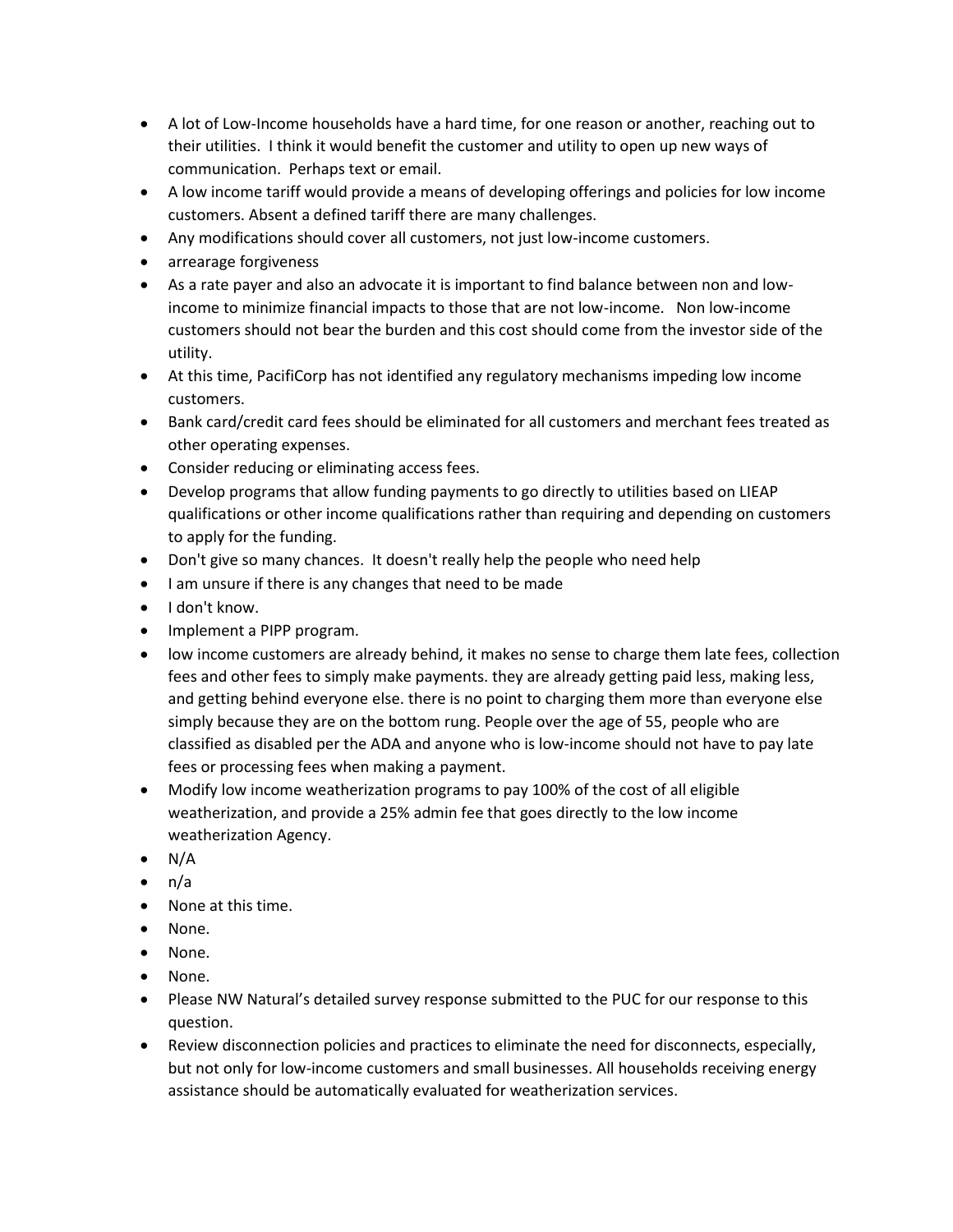- See rate discount comment on next question.
- Sliding scale
- Small business have been financial hit hard by COVID-19. Many of these small business should be allow the same regulatory modifications that might be made to low income customers.
- The utilities may need to be able to categorically approve such customers. the agencies are limited in how many customers they can serve so many may fall through the cracks.
- There is a whole new group of potentially low-income customers due to COVID-19 and being laid off, businesses closing, etc. Figuring out how to help these newly impacted households should be priority. They have a greater likelihood of getting back to work and paying bills and taxes--which keeps programs for low-income more sustainable in the long run.
- "There should be a low-income tariff.
- All payments suspended during COVID-19 should not be charged in retrospect; all debt accrued during COVID for mid- and low-income customers (or those that request it) should be forgiven."
- Unknown
- Unknown at this time.
- We are always willing to discuss potential options for low income customers such as rate discounts, revisions of how LIHEAP and OEAP are allocated and distributed, and other programs that could improve affordability. Categorical eligibility is a step in the right direction.
- What ARE the existing regulatory mechanisms that address impacts to low-income customers and other groups of utility customers? Consumer education should be part of developing regulatory mechanisms. Utility discount programs, just rate design, renewable energy investments, federal weatherization and LIHEAP programs, should all be part of a cohesive strategy to address impacts to low income customers. Not just low income programs in isolation.

# **Please identify other rate / regulatory relief measures such as low income discounts and optional customer voluntary donations that utilities should be providing to customers currently and in the future?**

- Low income differentiated rates. 2) Basic amount of energy guaranteed monthly for almost no cost. 3)Community Solar allocations to address energy burden. 4) C-suite utility donations to low income customers as a percentage of salary
- "1. reconnects for partial payment.
- 2. increasing minimum arrearage amount for disconnection"
- "1.) Create a ""Community Support"" voluntary program to take donations for bill-forgiveness programs.
- 2.) Offer to ""round up"" bills to the nearest \$5 increment to make donations for bill forgiveness programs. "
- A low income tariff would provide a means of developing offerings and policies for low income customers. Absent a defined tariff there are many challenges.
- A tiered rate can be a helpful incentive for small households to reduce usage and keep their bills lower.
- Consider creating a lower rate class for energy burdened customers.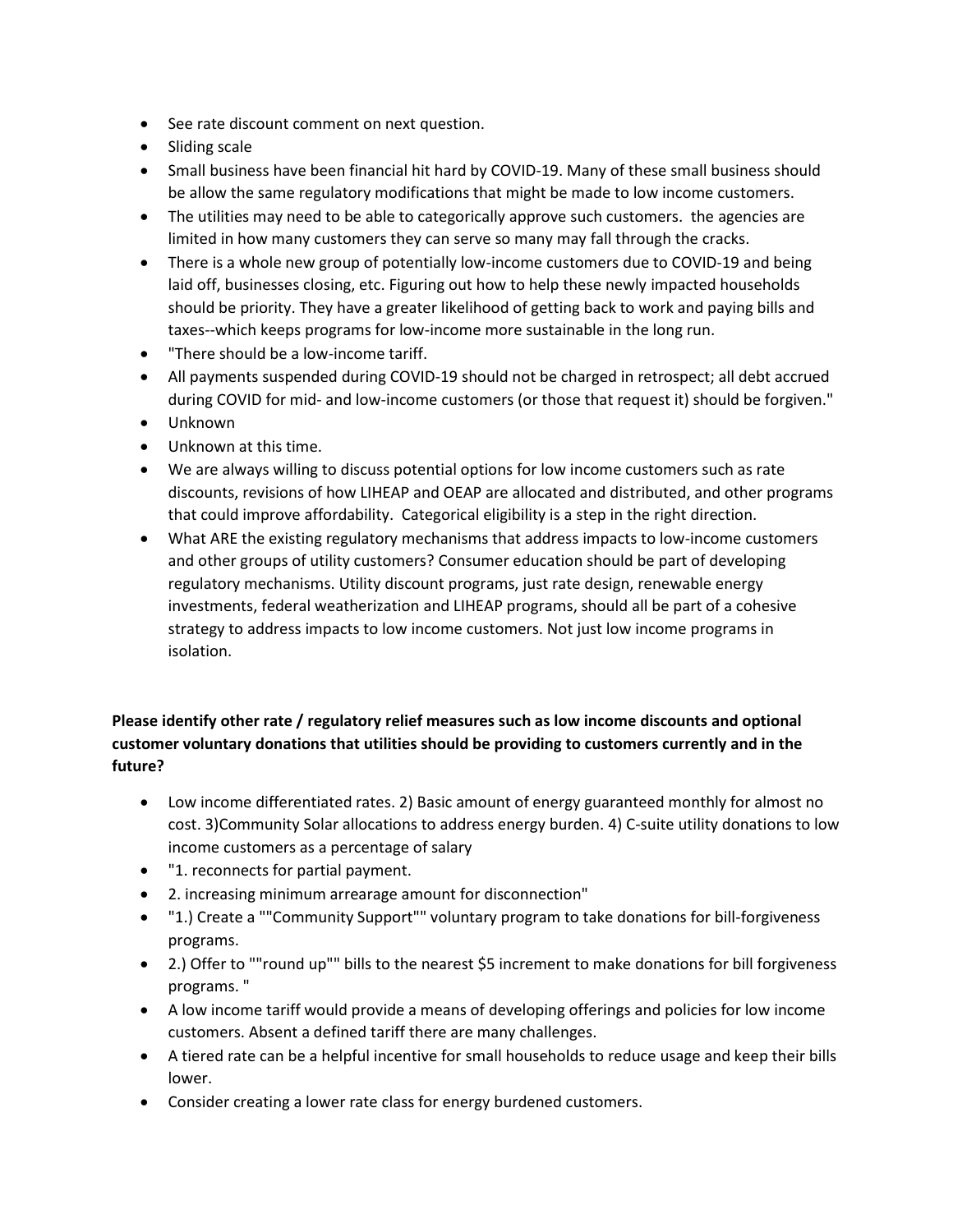- I don't know.
- I think is would be great to implement programs. However, as a rate payer and also an advocate it is important to find balance between non and low-income to minimize financial impacts to those that are not low-income. Non low-income customers should not bear the burden and this cost should come from the investor side of the utility.
- Implement a PIPP program, also consider an optional pre-pay program.
- In the future, some type of design of discounted rates as a percentage of normal rates could be helpful for low-income customers. Such as, low-income customers get 10% off base rates or total residential bill. Maybe doing a pilot program to see if disconnects and late payments are reduced from such offerings.
- It would be nice to see a voluntary donation option so that customers who have the means can make the choice to donate to a low income discount.
- Low income discounts for all fixed income households, optional customer voluntary donations, arrearage forgiveness and wider access to equal payment plans.
- Low-income rate discounts, arrearage management plans,PIPP or other billing determination based on energy burden. Eliminate late fees and security deposits for low-income customers.
- Maybe a 10% discount on the bill for low income customers as long as it is not passed on to other rate payers. Although verifying low income eligibility may be administratively burdensome.
- $\bullet$  N/A
- None.
- None.
- None.
- "PacifiCorp supports the development of a low income rate schedule balancing the need to support low income customers while keeping costs low for all customers.
- PacifiCorp's customers donate to assist with other customer bills, with the company matching the dollar amounts two to one. The company is willing to review the cap on company contributions."
- Please NW Natural's detailed survey response submitted to the PUC for our response to this question.
- provide a discount to those households that have incomes below 30% of area median income. OR are on State assisted programs such as SSI or TANF.
- Provide consumption breakdowns to clients so they are aware of the most energy consuming sources in their home.
- Rate design that informs customers of how to control their energy usage, enables adoption of energy saving technologies by low income customers, and rewards conservation. Carbon fees and cap/fee on investor returns.
- Rate discount programs would be a useful tool to offer, however they must align with LIHEAP. Current statutory language may open the door for electric utilities to offer a discount, but prevents natural gas utilities from doing so.
- should have the deposit requirement for customers who have been disconnected. Most people who aren't low income can't afford a deposit for a utility reconnection when their service is disconnected when they paid late or missed a bill in the mail.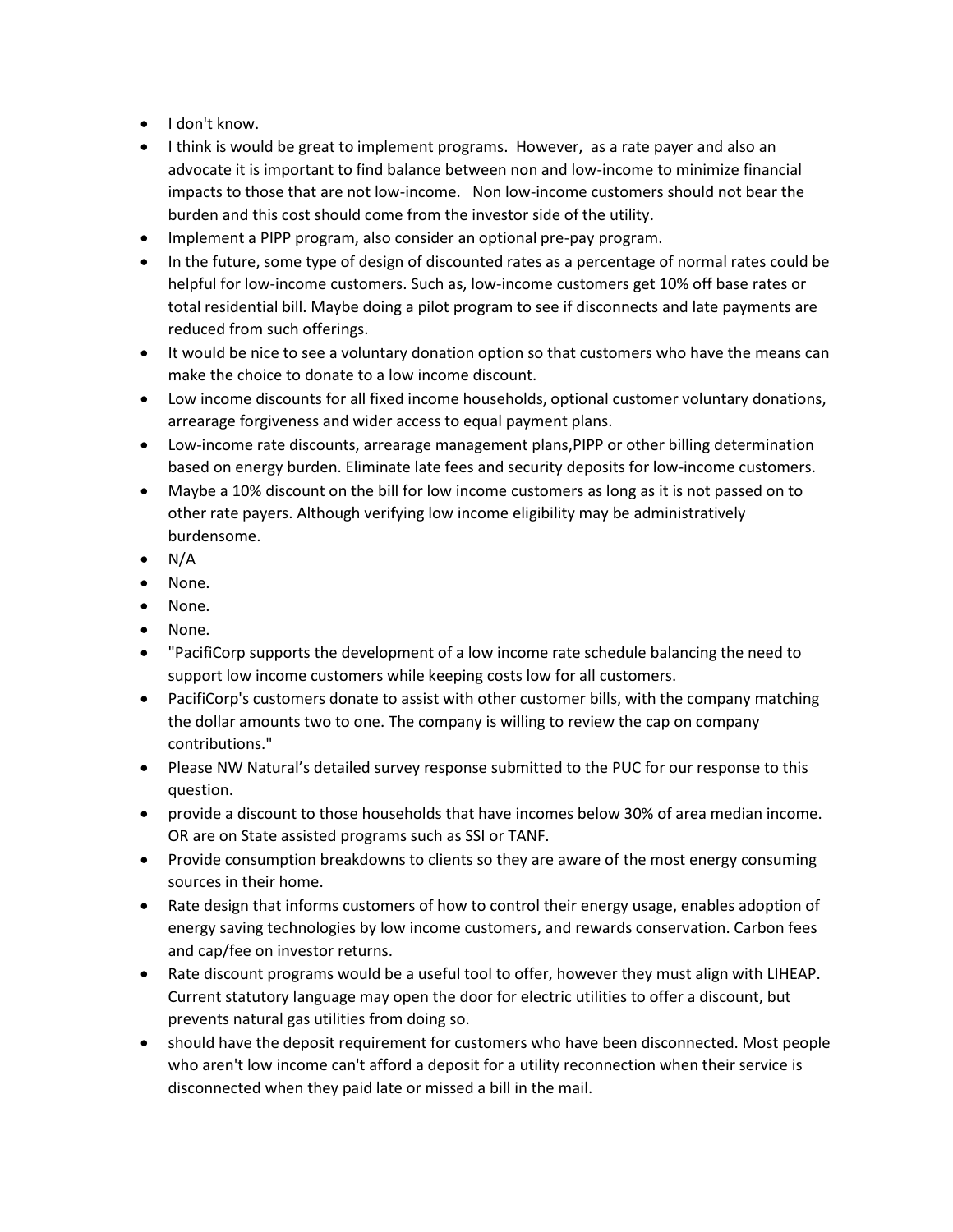- Since LIHEAP is for residential customers, it would be great if utilities could work on figuring out how to help the small businesses in their areas be able to try to keep afloat during this time. Small business commercial accounts can be addressed by them and their residential service could get help from an agency.
- "There should be a low-income tariff and industrial customers and customers in the highest income brackets should have to and be able to chose to pay more to allow lower rates for lower income customers.
- Additionally, we should take more advantage of efficiency and weatherization programs, and engage in discounts such as: if a customer applies for weatherization, they should have all debt forgiven, or a permanent discount on energy costs.
- I think disconnections should become obsolete entirely no one should have to lose utilities based on an inability to pay. All measures possible should be put in place to ensure energy burdens (% of household income going to utilities) are not too high"
- There should be parity between regulatory relief measures for low income and small business customers.
- Unknown
- Unknown at this time.
- Utilities should have very liberal upfront policies regarding debt forgiveness, arrearage payoffs, etc: like no late fees, and no interest. but this should be coupled with a "tough Love" approach of limits on missed payments and otherwise breaking agreements
- Voluntary customer donations that could be used to reduce low-income bills.
- We would support low income discounts and Bill Round Up program (voluntary donation to help neighbors. However, we believe that legislation would be necessary in order to implement a low income discount tariff.

### **What current tariff provisions are particularly difficult for low-income customers, and do you have suggested changes that should be made?**

- At this time, PacifiCorp has not identified any regulatory mechanisms impeding low income customers.
- due dates. Some people get paid once a month such as social security and it may be the 1st through the 4th. Some people get paid the 1st or the 15th and it's not always a Friday. Some people get paid every Wednesday. Having a set due date is not always reasonable for all customers and sets them up for ALWAYS having a late fee. Customers should be allowed to pick a due date that works for them, and if circumstances happen that the date doesn't work for a particular month they can change it without penalty. OR if the bill is late they are not charged a late fee. Also, if a customer calls to make a payment on the phone with someone, don't charge them for making a payment. They are giving you money, don't charge them for taking their money.
- **•** Eligibility requirements.
- **Ensure long term payback**
- high bills, encourage equal bill plans
- I don't know.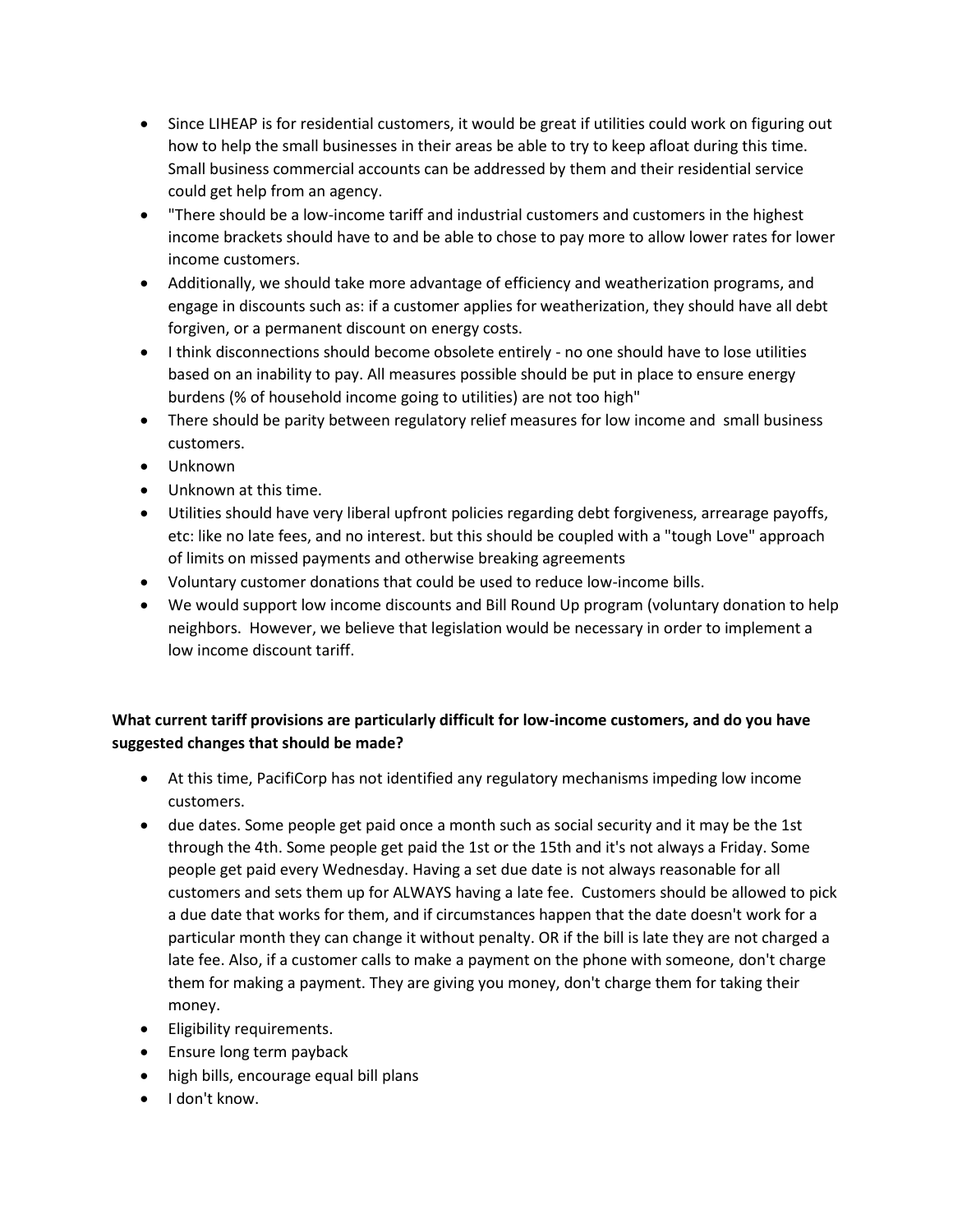- I feel customers who have solar and their credits are given to energy assistance, should be evaluated before their excess is given away
- It seems that the more desperate your situation is in certain places the quicker you are able to get financial help so there isn't an incentive to make payments on your account as there is to get it disconnected. Provide incentive to those that make manageable payments.
- keep disconnect/reconnect fees low, but do not eliminate them.
- $\bullet$  n/a
- $\bullet$  N/A
- None.
- None.
- NW Natural Water has not received information from our customer base that would illustrate a particular difficulty for low income customers.
- Only the lowest of the tiered rates for utility costs should be charged to households considered low-income.
- Please NW Natural's detailed survey response submitted to the PUC for our response to this question.
- "Reconnect fees lower or waive.
- After disconnect, the expectation to pay reconnect fees and half the past due is very difficult. Maybe options to put it on a 6 month plan, and only need to pay a quarter of the past-due. "
- The agencies ability to process all application is a bigger barrier than tariff restrictions. Categorical eligibility can be a big help to agencies and companies.
- The current tariff in Oregon for CNG low income weatherization is inadequate. The PUC did not allow CNG to increase the administrative amount paid to the Agency. I suggest the PUC allow CNG to change the tariff so that the Agencies and afford to weatherize homes occupied by CNG low income customers.
- Unaware of any current tariff provisions that make it particularly difficult for low-income customers.
- Unknown
- Unsure at this time.
- We would need a full list of tariff provisions relevant to low income households to adequately answer this question.
- What are the current tariff provisions?
- When disconnected, they must pay 50% to get service back on and 50% within 30 days. PGE splits out the 2nd 50% into 3 monthly payments. I would like to see PAC and Idaho Power do the same. NWN gas bills are typically not as high so does not impact as much. Maybe it should be \$30% to get back on, 30% the following month and 30% the final month. Those 50% payments also take a big chunk of energy assistance as many use energy assistance to restore service.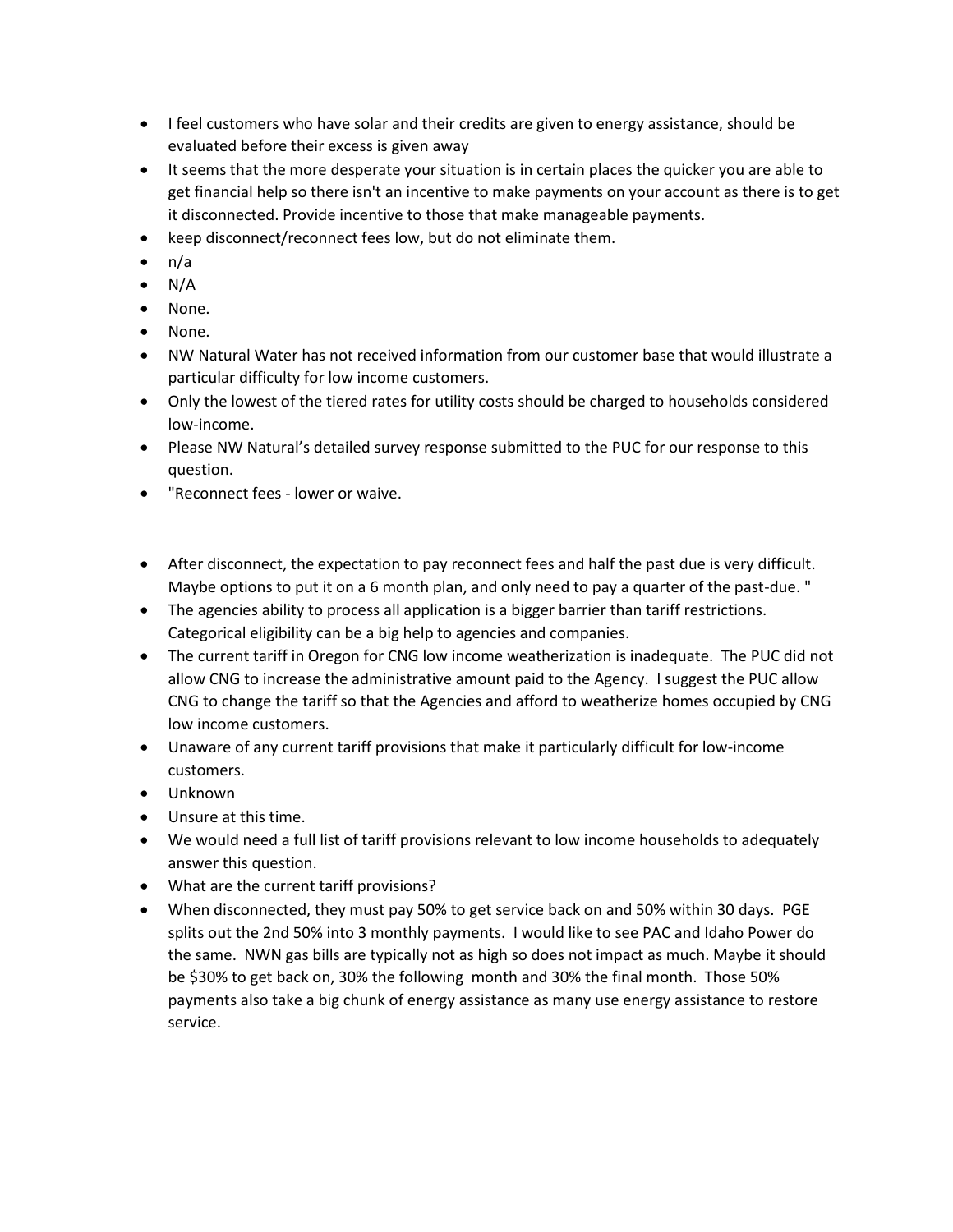## **Other, please specify. - Should Natural Gas Companies' Public Purpose Charge (PPC) be increased to allow more funding for low income programs?**

- $\bullet$  I think a reduction is needed
- $\bullet$  N/A
- Please NW Natural's detailed survey response submitted to the PUC for our response to this question.

## **What is your view about the appropriate level of additional low-income customer support that should be allowed to be recovered through utilities' rates charged to all customers?**

- 100%
- A 1 to 3 percent increase to all other customers should be the maximum without imposing rate shock. Each percentage increase may push other customers into the inability to pay bucket though.
- A balance between helping customers and not increasing rates too much for general customers.
- All customers need to share in the burden of help covering for those who are less fortunate.
- All LI customer support should be recoverable through rates. Rates have been set to reflect a fair, just, reasonable, and sufficient return.
- All rate payers should hold responsibility for low income customers, but industrial and commercial customers with noticeable gender/race pay inequity hold more responsibility.
- All utility customers can be considered low income if circumstances arise that cause a situation in their family. Rates should meet the amount of support needed. However, rates should not impact customers to the point where low income customers are paying higher rates to pay their own bills, that doesn't make a lot of sense. Some customers are willing to pay more for green energy, we should have the option for customers to donate a monthly amount to pay for lowincome customer support and have it be a charitable gift line item for tax purposes. With churches being closed due to Covid it would give people who are so minded a chance to donate towards a cause and still be able to contribute and know their money is going to actually help someone. Quarterly updates can be put in bill inserts.
- As stated earlier, allow CNG to provide 100% reimbursement of the cost of eligible weatherization measures AND allow a 10% indirect fee and a 15% project administration fee, calculated as a percentage of the cost of work.
- Bad debt forgiveness programs should be rate based, the companies and consequently customers will pay less overall if much of the debt is socialized.
- consider a per therm rate instead of a per customer rate
- Considerations should include the relative impact to existing customer base and other factors such as the median income level or other economic challenges that may be unique to individual IOU service levels.
- Dependent on the total need and other mechanisms available. Industrial and commercial customers should bear additional costs, not just residential. Need full accounting of unrecoverable forgivable arrears.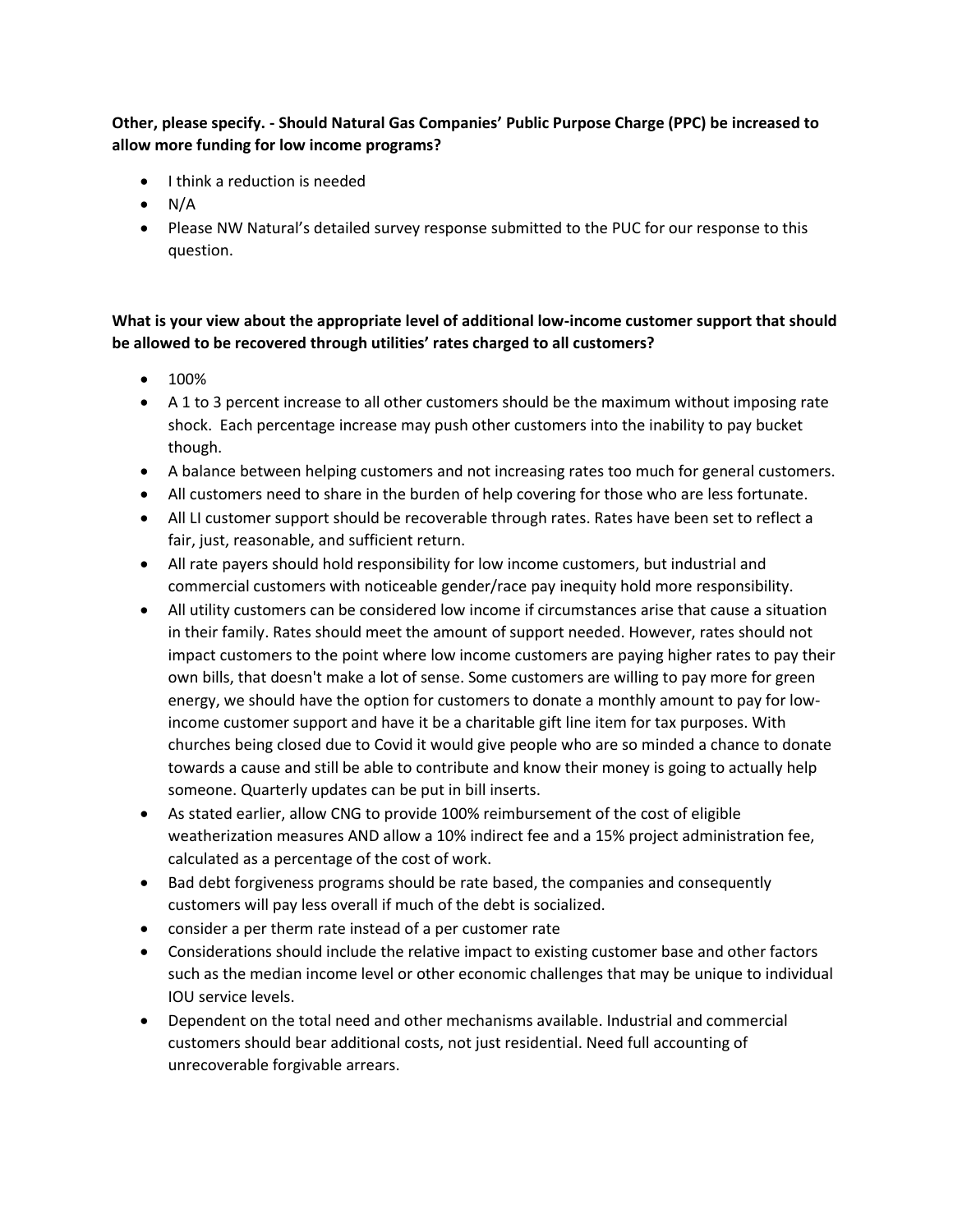- Helping low-income customers to reduce or eliminate their energy burden would, over time, benefit all ratepayers by helping them (the low-income customers) to build wealth. Utility efficiency incentives could be delivered to these customers so that they are able to move out of the energy burdened category.
- I don't believe we need any more than we currently have.
- I don't feel customers should be forced to pay for other customers. I feel they should have the option, but not be forced
- I would need to see the entire picture. All customers are already supporting the low income through Public Purpose Charge, through rates when customers do not pay their bills, through our taxes that support energy assistance. And many of the customers paying all of these things are truly struggling themselves. There is a fine-line between middle income and low income and if you burden the middle income too much, they become the low income.
- It should be commensurate with the population demographics. Notably, those who are near low income are the most exposed in terms of rate impacts. If 30% of the population is low income/ near low income the other 70% of customer base should bear the subsidy of the low income customers.
- It should not be increased at this time. There are lots of funds available from other sources to help low-income customers
- Keep as is.
- Minimal that what is already provided.
- No additional should be passed on to other rate payers.
- None.
- None.
- PacifiCorp requests that the burden of a bill payment program or additional assistance for low income customers be determined prior to the implementation of the program. How those costs are shared would be determined at that time.
- Please NW Natural's detailed survey response submitted to the PUC for our response to this question.
- Providing funding for energy assistance is important, but even more important is energy efficiency for low-income homes to persistently lower bills. While short-term increases in bill assistance may be needed, would be good to see long-term increases focused on energy efficiency assistance.
- "Right now there are a bunch of people thrust into being low or no income due to loss of employment or business closures. Focus on getting them help so that they can also be customers that pay in. The more people you get safely back to work or businesses that can safely reopen--the more paying customers that can contribute.
- Basic economics. "
- Since I don't know the current level, I am unable to comment on what I feel would be more or less appropriate.
- small business customers that demonstrate financial need should be offer the same additional low-income support.
- The appropriate level of additional support will likely vary by utility based on the need of its customers. Near-term we support up to one percent of revenue for a utility administered arrearage program to address immediate COVID-19 relief. For the longer term, we are willing to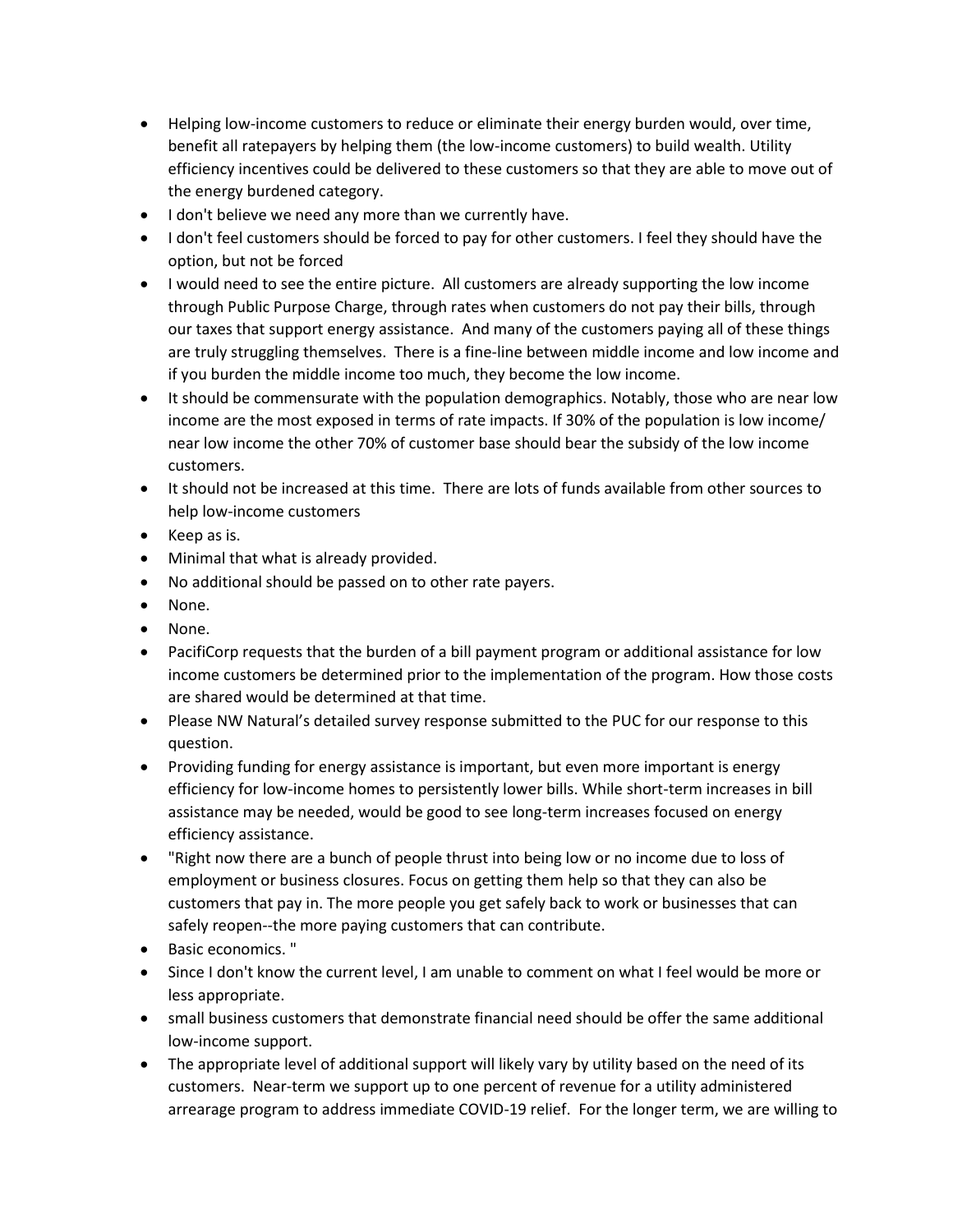participate in a future Commission process to address energy burden. We believe that any such charge should apply to all customers. Any additional low income bill assistance, whether it is for arrearage forgiveness, low income bill credit, or other, should be within the utility itself rather than through existing crisis assistance system.

- The current level seems adequate, particularly when matched with Federal funds.
- The long term goal should be to achieve a an energy burden of 6% or less for all customers and that there is enough energy assistance available to support all customers who need it. Achieving this level of support is no easy task and would take many years to do so. There should be a gradual increase to achieve this goal each year. And percent of income payment plans would be a necessity.
- Unsure how to respond since some utilities like NW Natural already have a PPC.
- Up to 25% of additional low-income customer support should be allowed to be recovered through rates.

# **Other, please specify. - Should the Commission relax certain cost effectiveness tests to allow the Energy Trust to invest more heavily in low-income weatherization and other energy efficiency initiatives such as ductless heat pumps beyond what is cost-effective?**

- Cost effectiveness tests should be reexamined,however the energy trust is not the right entity to deliver low income weatherization programming that is now handled at the Community Action level
- energy trust doesn't really help a lot of low income people unless they own their own home and lets be honest, most low income people who own their own home own run down trailers and they can't have new windows put in them so energy trust doesn't help.
- $\bullet$  N/A
- The Commission should condor all alternative as well as assisting small business customer who demonstrate need
- The ETO already can request exceptions for cost effectiveness tests. An increase in low-income weatherization and other energy efficiency initiatives is supported, including high efficiency natural gas furnaces and ductless heat pumps.
- Yes. "Cost effectiveness" in isolation may not factor economic/health costs of wealth inequality.
- Yes. Within reason the enhanced incentives should be incorporated into the funding and work of the entities that provide free whole-house weatherization services for low income housing.

### **Other, please specify. - What enhanced reporting should the utilities be providing to the Commission and stakeholders above the current disconnect reports?**

- "• Total amount of past due receivable, by customer class, over each specified time-period: 30 day, 60 day, 90+ day ar • Average duration of disconnection, by customer class •  $\#$ completed deferred payment plans, • # enrolled in a bill assistance program "
- High bill alerts to customer if usage points to a higher monthly bill. 2.) High-bill alerts to weatherization programs or ETO when a monthly bill is one to two deviations beyond historic usage or nearby neighbors in zip codes with X% above poverty.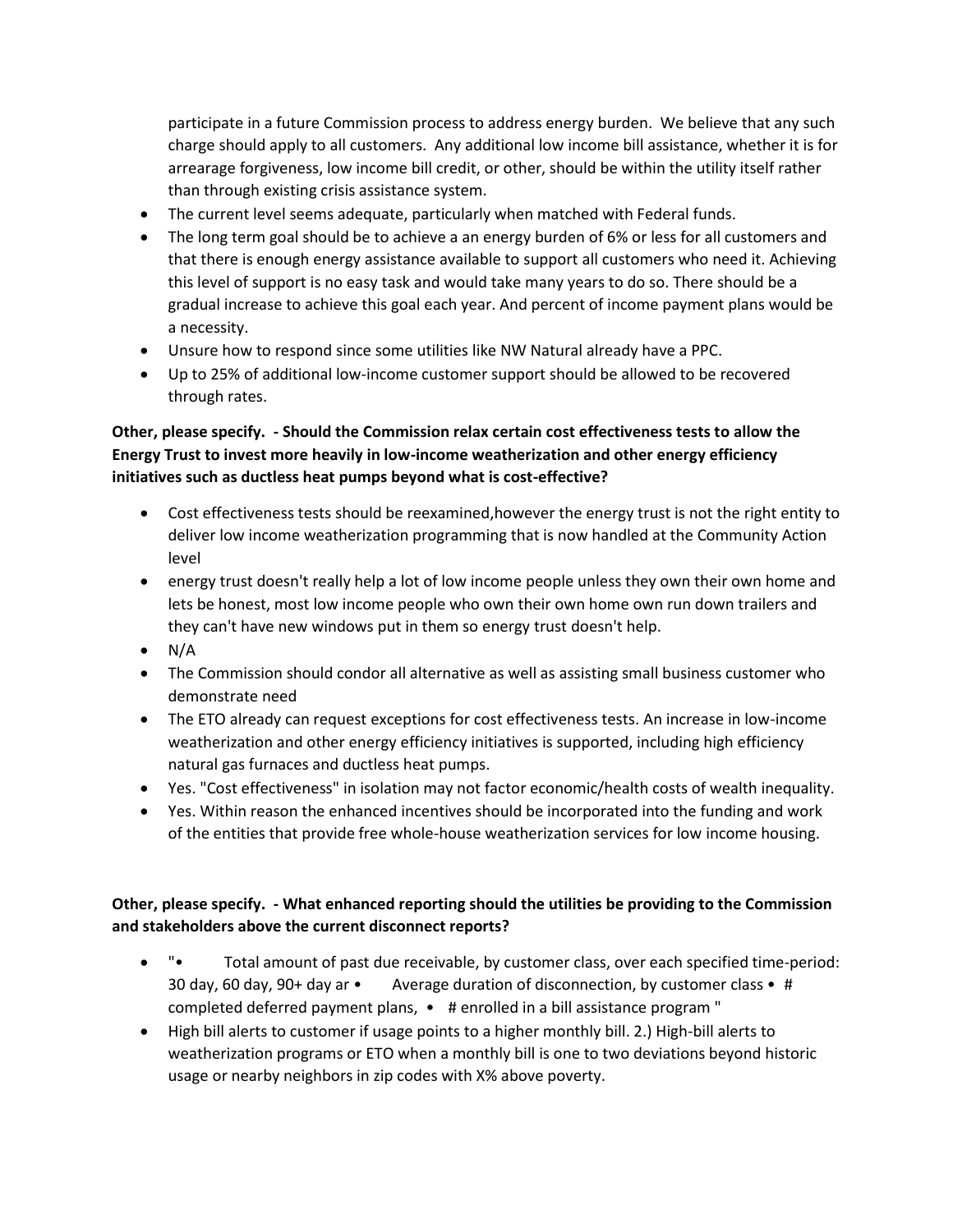- Arrears by county as it aligns with the disconnection reporting and can identify the appropriate energy assistance agency.
- customers that are past due, amount past due, when the last payment was made and physical location not just zip code (map would be more helpful vs zip codes)
- I would need to understand what this reporting would exactly be used for. Would you be treating customers differently by county based on these reports? If the reports don't change anything, don't waste the manpower (rates) on them.
- If the information is related to COVID-19 impacts, arrears data would be helpful. This should not be a permanent requirement like disconnect reporting.
- Lists of small business commercial accounts that have a residential account in the service territory.
- none
- None
- Number of disconnects by zipcode in general
- PGE provides disconnect data to the PUC annually. We are willing to work with parties to determine what data is needed, how the data will be used, and how frequently the information should be reported (until the impacts of the pandemic have subsided).

# **Other, please specify. - When should the disconnection process be started (including all notifications)?**

- Difficult to place a time frame considering the volatility of the pandemic and unknown long-term effects.
- Disconnections should resume effective November 1, 2020 for Commercial and Industrial customers and March 1, 2021 for Residential customers. Notifications of pending disconnections should resume two billing cycles prior to actual disconnection.
- I'm concerned as I know many in the agricultural field who cannot find workers as they are told by previous year workers, they are earning more unemployment than working. So not coming back to work. This skews the unemployment averages.
- It should begin based on each utility's current policy.
- june 2021. with information going out starting october 2020 telling customers to get on a tpa because discos will begin in june if not on a tpa or have a plan to pay in full, then they will be disconnected. envelopes have to be a completely new color
- No specific timeline, but based on COVID recovery and status of state agency support mechanims. Also though - access to energy needs to be seen as a human right
- October 1, 2020
- October 2020
- On a case-by-case basis depending on employment status and reason for unemployment.
- PacifiCorp suggests a date of October 1, 2020 to allow sufficient outreach and notice to customers. Targeted outreach will provide customers with additional information.
- Phase 3 plus 30 days to allow time for communications about collections resuming.
- Please NW Natural's detailed survey response submitted to the PUC for our response to this question.
- related to county Phases, but with an emphasis on not disconnecting customers with small balances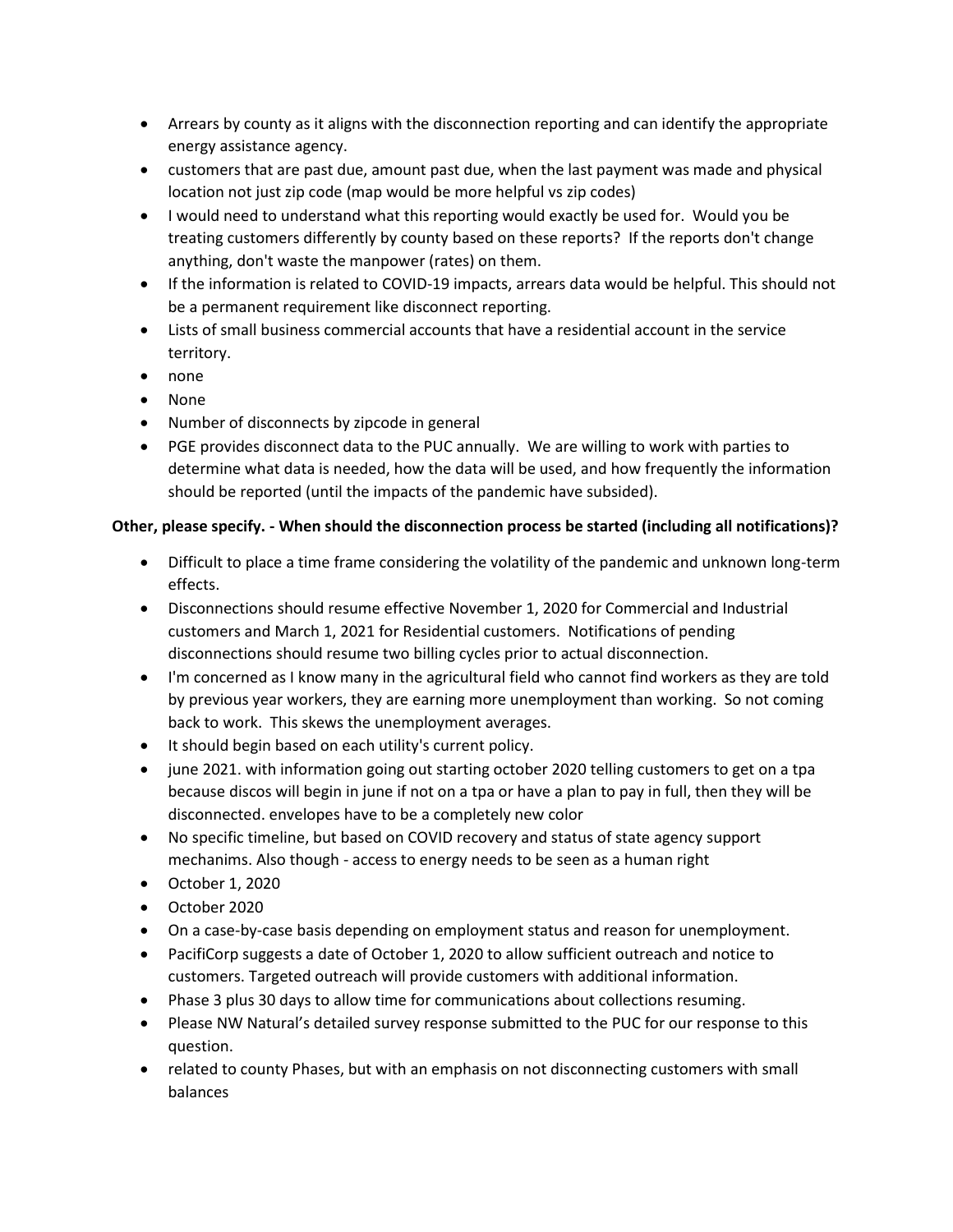- Should be started as soon as is permitted notwithstanding any waivers or executive orders.
- This should be done on a case by case basis. For example. If the customer was on SS before and is on SS now, then they are getting the same income so they should be treated as they always were
- unknown
- When a county enters Phase 3 and when bill-assistance programs are fully in place.
- When the whole state reaches Phase 3. Some companies may not have the ability to treat on a county specific basis differently but may need to treat the state as a whole.

## **If a utility resumes disconnections, and a county subsequently reverts to an earlier Phase, should disconnects in that county be suspended again?**

#### **If yes, please explain:**

- A regression in County status would imply imminent closures increasing unemployment as subsequently client's ability to pay their utility bills.
- By going into the earlier phase this may mean the closing of certain businesses, which means loss of revenue by the customers to be able to pay their bills.
- Collection and disconnections will need to be monitored closely and be flexible in stopping and starting. Likely it will be difficult for a utility to start collections by county. Instead they will likely have to restart collections and disconnections when all counties they serve are at the same stage.
- consider business closures and layoffs in disconnect policy
- Counties forced to revert to earlier, more restrictive phases are certain to suffer economic impacts and job losses. Keeping customers connected to an essential service like electricity and water will be critical to maintaining community health.
- Customer ability to pay, particularly for low-income customers, is dependent on their access to income. Low income workers are disproportionately affected by changes in Phases and are more likely to be laid off when counties revert to an earlier phase.
- Customers are likely to lose their jobs again, making paying utility bills difficult.
- Disconnections are likely to harm essential workers
- Disconnections should be tied to Phase 3 openings. If a county is not in Phase three (whether moved in, then moved back), should be the standard.
- If a county reverts to a lockdown, the same "deal" should be extended again. While this will be confusing to ratepayers, it will be necessary if ratepayers incomes are disrupted again.
- If customers are not able to work, due to loss of job, or lack of childcare, they will not be able to pay their bill.
- If reverting to the earlier phase causes loss of jobs again.
- If the county is reverted to a phase 1 or 2 and customers' employment is affected by the change, then disconnects should be suspended again.
- If the County reverts to an earlier Phase, then the unemployment rate could climb.
- It may not be within the customer's ability to control if the status of the county changes.
- Job losses may increase if an earlier phase kicks in.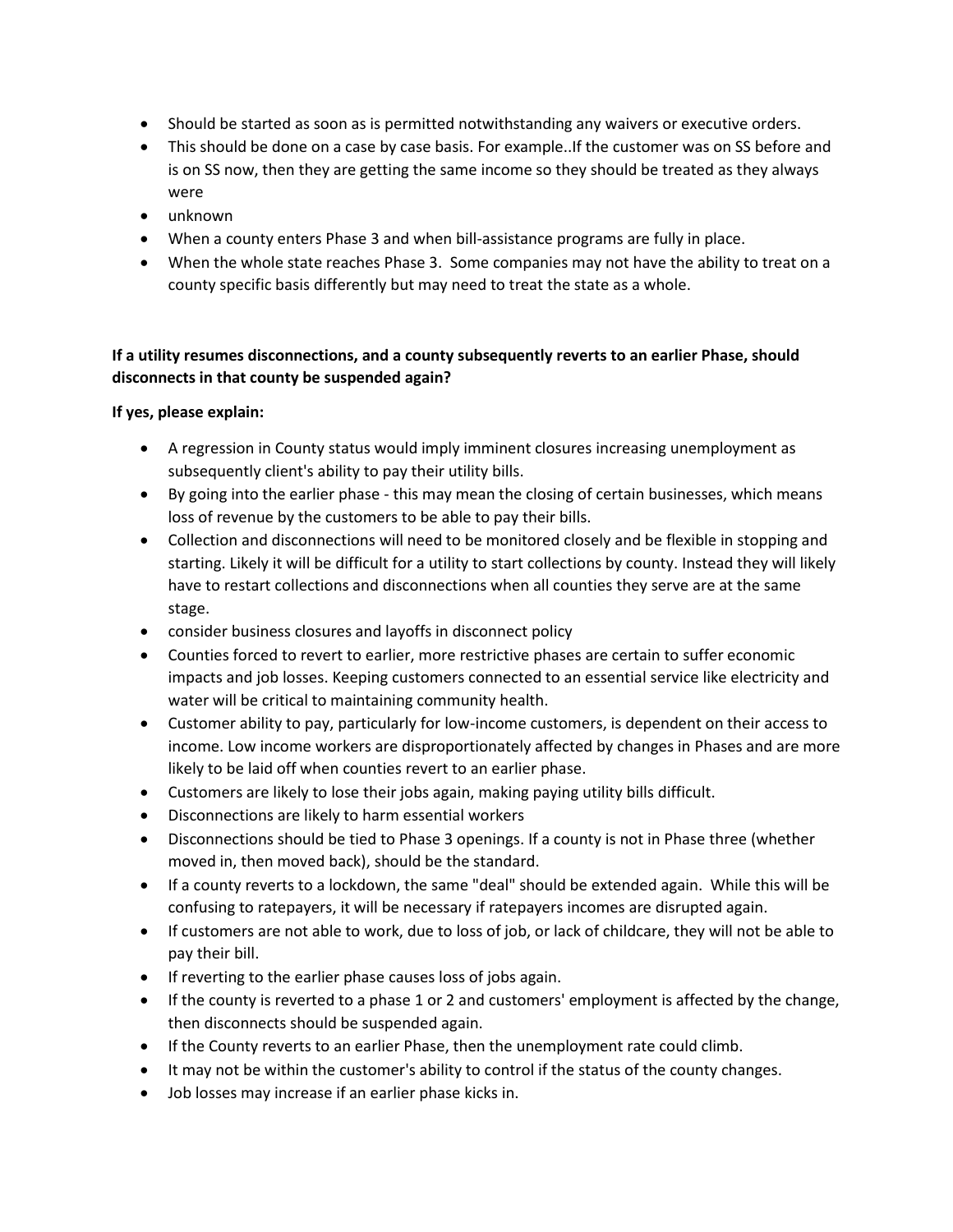- Nobody knows what to expect, so I say: plan for that uncertainty!
- People will need to shelter in place again.
- Returns the customer to the status that caused the arrears.
- reverting to a previous phase will have economic impacts again. It makes no sense to continue disconnections.
- reverting to earlier phases means more people unable to earn regular income, meaning fewer people able to afford bills, meaning it is appropriate to suspend disconnects
- Small business customers would be severely impact since the economy in that country would be shut down.
- Suspend disconnections until COVID is not longer a problem people can't work, they don't have funds to pay their bills until the country gets the virus under control.
- The phase the county is in directly impacts a number of peoples income. In later phases, people in the service industry have more opportunity to make a living wage. Closing early, limiting the number of patrons, all impact a persons ability to make enough money to survive. Managing a home during covid is hard, adding fear of utility disconnection seems like unnecessary hardship.
- the state of recovery phase should be a factor
- This presumes there will be greater unemployment and more arrearages.
- Yes because that means customers might be at risk of losing their job or reduction in hours if their county reverts back to an earlier Phase.

#### **If no, please explain:**

- A county's phase does not mainly directly, perhaps indirectly, have an impact on one's ability to pay. Disconnection should proceed.
- Counties have seen a large influx of Federal dollars connected to Covid and energy assistance. If another stimulus package is put together, incomes will not be impacted as much either. Someone on unemployment was often receiving more income than with their job. Energy costs should not be impacted.
- covid is a virus, it's not going away. we can't expect utility companies to halt disconnects based on a medical disease that has no cure and doesn't follow a clock.
- Customers impacted by COVID should work directly with their utilities to keep their services on. There does not need to be a mandate to accomplish this.
- Disconnects by county would be cost intensive for utilities and therefore customers.
- It will be difficult for the utilities to put in a different disconnect procedure per county.
- It would be difficult for utilities and customers to go back and forth.
- Many of the utilities have offered expanded payment payment arrangements. Implementing a statewide or service area wide mandated moratorium will lead to increase costs for all customers.
- Once you go down that path it will be more confusing going back and forth
- Please NW Natural's detailed survey response submitted to the PUC for our response to this question.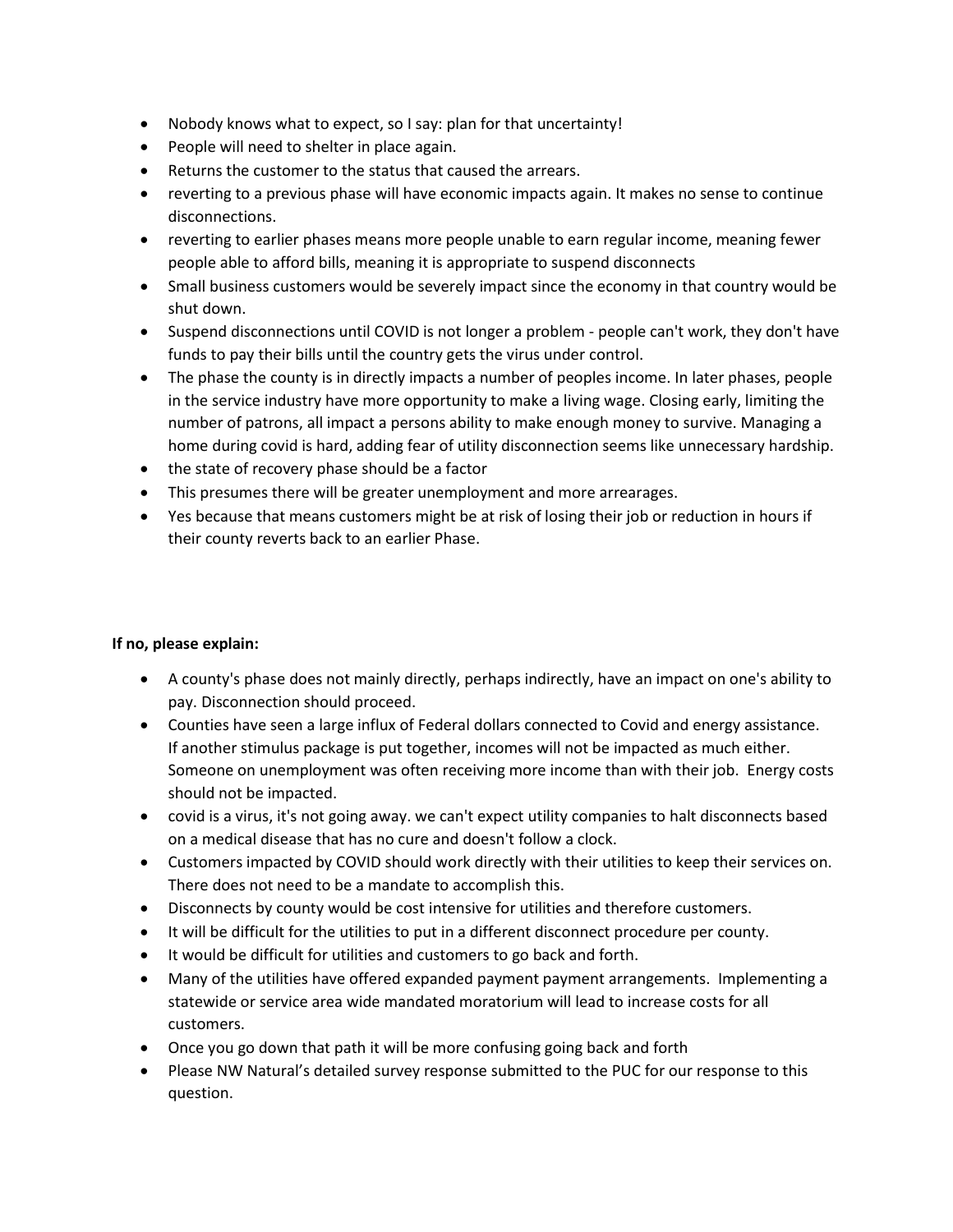- The programs would be in place to help customers so there would not be a need to go back to the moratorium again. The programs may need to be extended however.
- Why should utility companies keep taking more economic hits?

#### **If other, please explain:**

- I don't believe disconnections should resume.
- I don't think it should be based on phases for this reason. And phases does not = jobs the same in all county's.
- "It would be great to see data to see if there are newly identified consumers needing assistance or if the greatest balances are coming from households that have already received assistance in say the past year.
- Are the people that have always made payments still making payments? Or are they getting the help that is out there?"
- No. Starting and stopping the moratorium based on movement between COVID Phases would lead to confusion and disruption for customers and utilities.
- Should be contingent on the circumstances at the time.
- The company is only able to provide notice and subsequent collection action by state. Limiting disconnection to a county would be a manual process and the customer would still receive a shut off notice.
- Yes and no, but it depends on whether the utility billing system can handle a county by county level for disconnects; especially for multi-state utilities since utilities mention this during workshops. Thus, I would lean more towards no and any metrics should be on a state or service area level, not county level.

#### **Other, please specify. - In relation to the previous question, are you in favor of any of the following?**

- As previously stated, PacifiCorp requests cost sharing be determined prior to the implementation of any programs.
- I really don't know that there is a good answer
- Please NW Natural's detailed survey response submitted to the PUC for our response to this question.
- The PUC, utilities and parties need to work together to ensure the customers adversely economically impacted as a result of COVID-19 have access to needed bill assistance programs and that utilities are able to recover their costs.
- Utilities need to stop incurring un-necessary costs. They provide heat and light and are not lending instutions.

### **In relation to the previous question, are you in favor of any of the following? Who should bear costs, customers or utilities?**

#### **Please explain your rationale:**

- Asking investors to bear the impact will result in lower future investment and further negatively impact the IOUs.
- Customers are already struggling to make ends meet. To raise rates to recoup bad debt or costs associated with implementing a low-income program just continues to place additional burden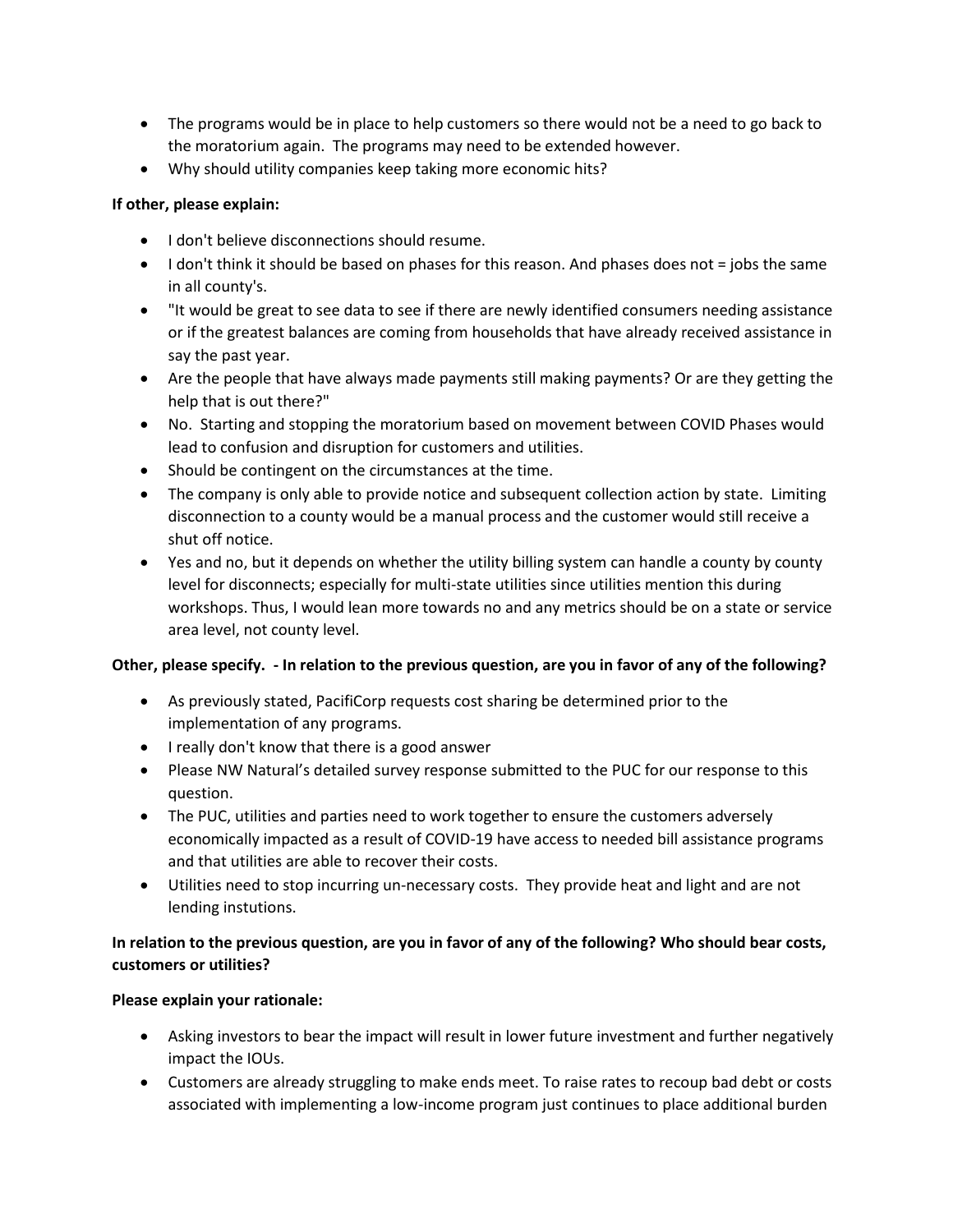on low-income (an middle-class) customers. Shareholders should not continue to reap profits and benefits on the shoulders of the low-income.

- Customer's ultimately responsible for their utilities cost. I do not see any rationale for a blend or deferment of any associated costs to others.
- deferral (regulatory asset) applications to capture costs that are not predictable, have significant impact, etc. It is appropriate for utilities to use this mechanism to recover from customer the costs associated with utilities' response to COVID.
- It is still their debt not the other ratepayers.
- NW Natural Water cannot bear the cost of lost interest and write offs.
- "Possibly selfish--but the various assistance dollars will have to come out of somewhere in the future and if each company that we deal with in our daily lives puts in on the customer which they likely will--it will be a lot to take on for those with modest incomes.
- I'm okay with a reasonable mix IF every company we deal with also does their parts. "
- Rates have been previously set to provide a fair return to shareholders. Placing this additional burden on shareholders puts the utility company at a disadvantage to other investments and ultimately costs the customer more in the long run.
- Regular companies are suffering profit loss due to the pandemic and are not able to their customers make up that loss. IOU's should be no different. If regular companies increase their prices to try to recoup losses the customer has the choice of not purchasing from that company. This is not the case with a utility company.
- Shareholders bought into the company, they should be held accountable for profits AND deficits
- Shareholders have already shared by providing additional donations during these times. Also, there is an expectation that the shareholder be allowed the opportunity to earn its allowed rate of return. Excluding cost recovery not only hampers that ability but is essentially disallowing recovery of uncontrollable costs required to provide service.
- The company stopped disconnects to benefit the customers who needed this. From my perspective, this need crossed most of the classes, it was not just the lower or middle class that could have been impacted by this pandemic. It seems fair that customers as a whole share the burden of paying for the peace of mind they were given. It relieves a level of stress to know their power, their parents power, their child's power would stay on if something happened and they got ill.
- Utilities are in the business of providing safe and reliable service for our customers. To the extent utilities have incurred costs (and likewise have incurred savings or other benefits), those should be passed along to consumers, after a prudence review demonstrating why those costs are appropriate. For example, utilities incurred increased sanitation, PPE, and other safetyrelated costs, all of which were incurred such that we could protect our workers such that we could continue safe operations for customers.
- Utilities provide a public service and should be regulated as such. Shareholders rely on public resources (land, water) for private revenue and should bear cost of vulnerable customers impacted by COVID-19.
- Utility shareholders have enjoyed decades of stable returns and are invested in a monopoly business, not a competitive corporation. The only risk typically borne by IOU shareholders are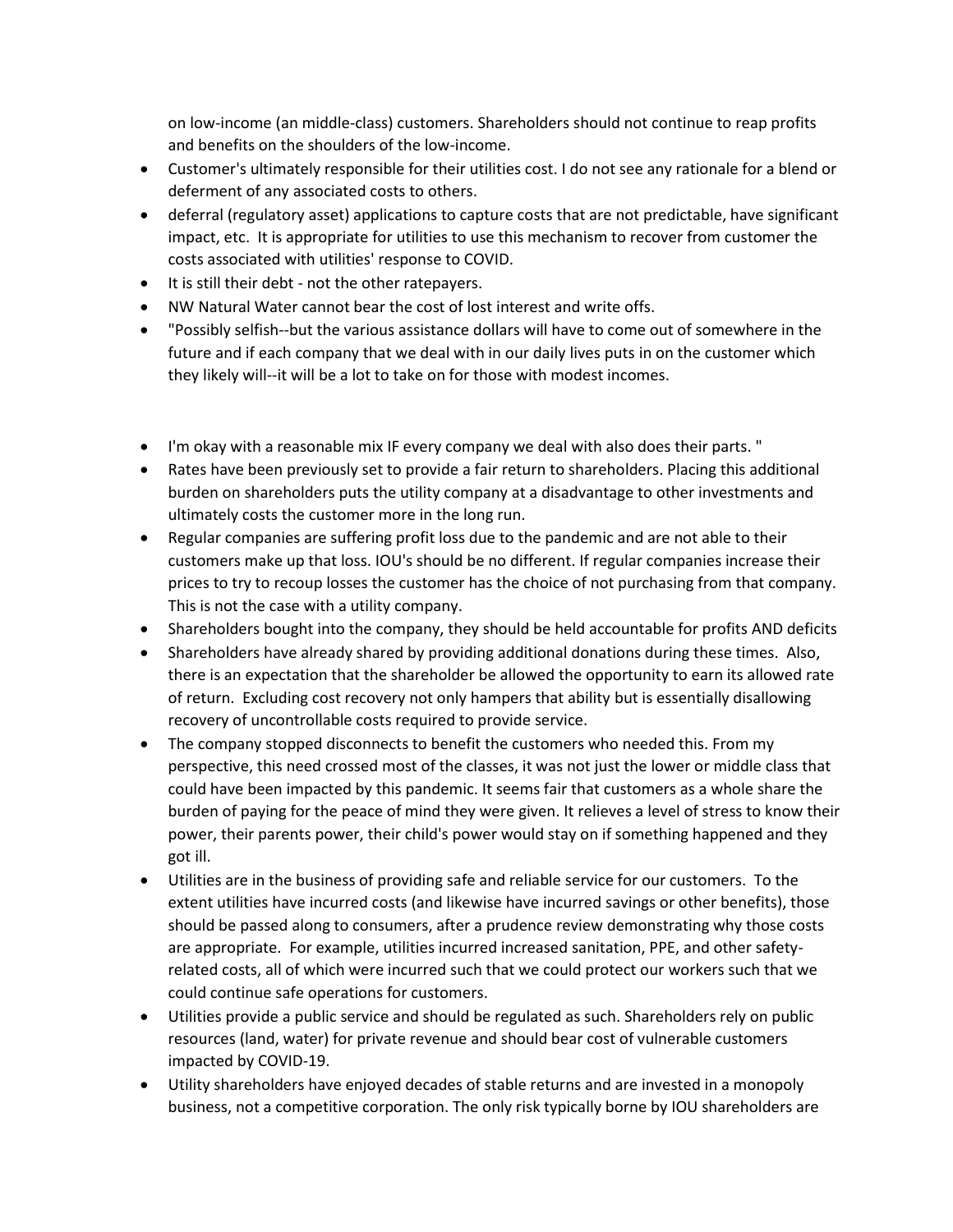lower sales due to weather, and regulatory uncertainty. This is part of that risk and a few quarters of low dividends and lower share price will not break them. However, disconnecting households from heat, light, cooking, communications and burdening struggling families with debt will break people. The PUC needs to understand their responsibility in maintaining social and familial stability. This is a moral duty to serve people, not just a business decision.

 While the utilities voluntarily entered into temporary disconnection moratoriums, a long-term moratorium exceeds what is reasonable for the utility's shareholders to cover.

#### **Please explain your rationale and what percentage of costs each (customers or Utilities) should bear:**

- "25% customers; 75% shareholders
- Shareholders have more ability to bear associated costs than customers, particularly those who are low income."
- 50/50 seems fair.
- 50/50. Costs need to be shared by the company and some can be shared by other customers.
- All entities should share the pain to address the Covid crisis.
- An accurate analysis of who bears costs cannot be answered until the costs are better identified.
- COVID 19 is an extremely situation and all should pitch in and help the ecomopny including th shareholders
- Customers and companies are all struggling. We can all bear the downside of the epidemic.
- customers have used the service, so they have to pay for what they have used. on the flip side the utility last year had a billing issue and didn't stop customers from using service and collecting, and now we have double billing issues. consumers are using service with no curtailment, which the company should disconnect based on payment history, but they shouldn't THIS YEAR because no one alive has seen something like this happen. Everyone is responsible so, the utility is responsible for the costs of providing service and making exceptions, the customers are responsible for paying for the service they have used. Both must make concessions.
- Customers should bear50% or greater of the cost of the service they receive. Without any cost liability there is no means by the utility or region to drive toward reductions in energy use. This is counter to all environmental goals and could set customers up for a difficult transition if/when normal billing restarts. Shareholders of utilities should cover 50% or less as they benefit from the retention of customers.
- Everyone should share in the burden. I could see an 80/20 sharing of responsibility between customers and shareholders.
- I believe both the investors have a stake in the current situation and can provide a share of the burden that customers are faced with. I'm not sure what the % should be but further evaluation should occur
- I don't have enough information to provide an actual mix. Again, many customers who are not low income are struggling. They can't hold the burden without being put into low income themselves. I would need to see how much shareholders bear now and see the long term effect models to both customers and shareholders.
- $\bullet$  If a utility is receiving its authorized ROE minus 100 basis points there should be a sharing (2/3) customers, 1/3 shareholders).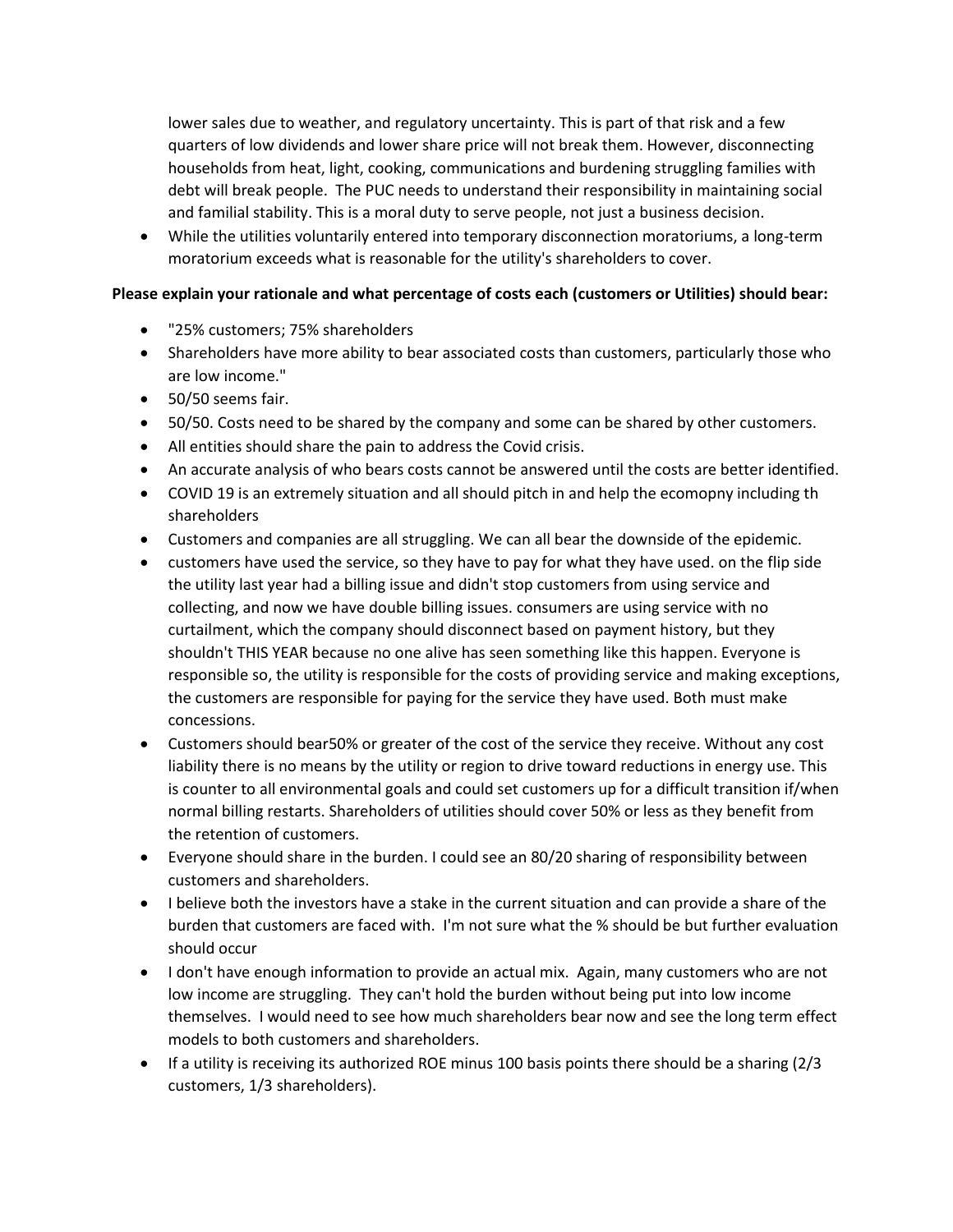- Money doesn't grow on trees. I don't have a specific percentage in mind. Someone is going to end up paying for it.
- Only high earning or profiting customers should help bear costs.
- Ratepayers who are current in their payments and shareholders have the capacity to share the burden and help keep the utility solvent. The appropriate mix should be decided by the commission.
- Rates can cover the customer costs, and shareholders should be able to take a 10% hit on profits in order to serve all customers with weatherization.
- Shareholders ought to bear the majority of costs. Maybe 75% shareholders 25% customers.
- Shareholders should shoulder some but not all risk exposure with operating a for profit business and ratepayers are paying for a regulated cost of service
- "The pandemic is an unusual event, the financial consequences of which should not all be placed on the customers shoulders. Utility shareholders should share the pain and take a lesser profit for awhile.
- Customers 75%
- Shareholders 25%"
- Unknown
- utility shareholders should not be better off than credit card and mortgage company shareholders

## **In your opinion, what is the one action that can be taken that will make the biggest difference for ratepayers?**

- "1) Direct consultation or survey of ratepayers that have experienced disconnection or used payment plans or debt forgiveness; or consult customers via proxy, such as a survey or interview directed to Tenants Union, Community Action partner agencies, Community Energy Project, affordable housing program managers, community development agencies. 2) Profit and/or emission based fees to fund low income services. 3) Ratepayer education to understand and respond to terms used in survey... time payment agreements, Equal payment plans, Deferred payment plans, Annual deferrals, General rate cases, Current tariff provisions, Natural Gas Companies' Public Purpose Charge (PPC), etc."
- Allow the IOUs to design programs that favor the low income customer and the Agency that serves them.
- Allowing IOUs flexibility in dealing with ratepayers that are in arrears and trying to pay the past due balances. One plan will not fit all ratepayers and IOUs need the ability to address each individual situation.
- Cleaning up bills so they are easier to read especially when someone is on equal pay. Have you looked at one of those? It's a nightmare. Just make it be you owe this much this month period end of story done. No one wants to know what all the extra little bits and garbage is, they don't understand and it's just confusing. If customers want the option of all the extra bits and details they can ask for an extended bill copy. Just print, amount of energy used, last months bill, this months bill, past due, current, total due, payment received, due date done.
- Continue to remain flexible in light of the current situation, working with customers to get them energy assistance and avoid large balances and potential disconnection of service.
- debt forgiveness coupled with not charging interest on delinquent accounts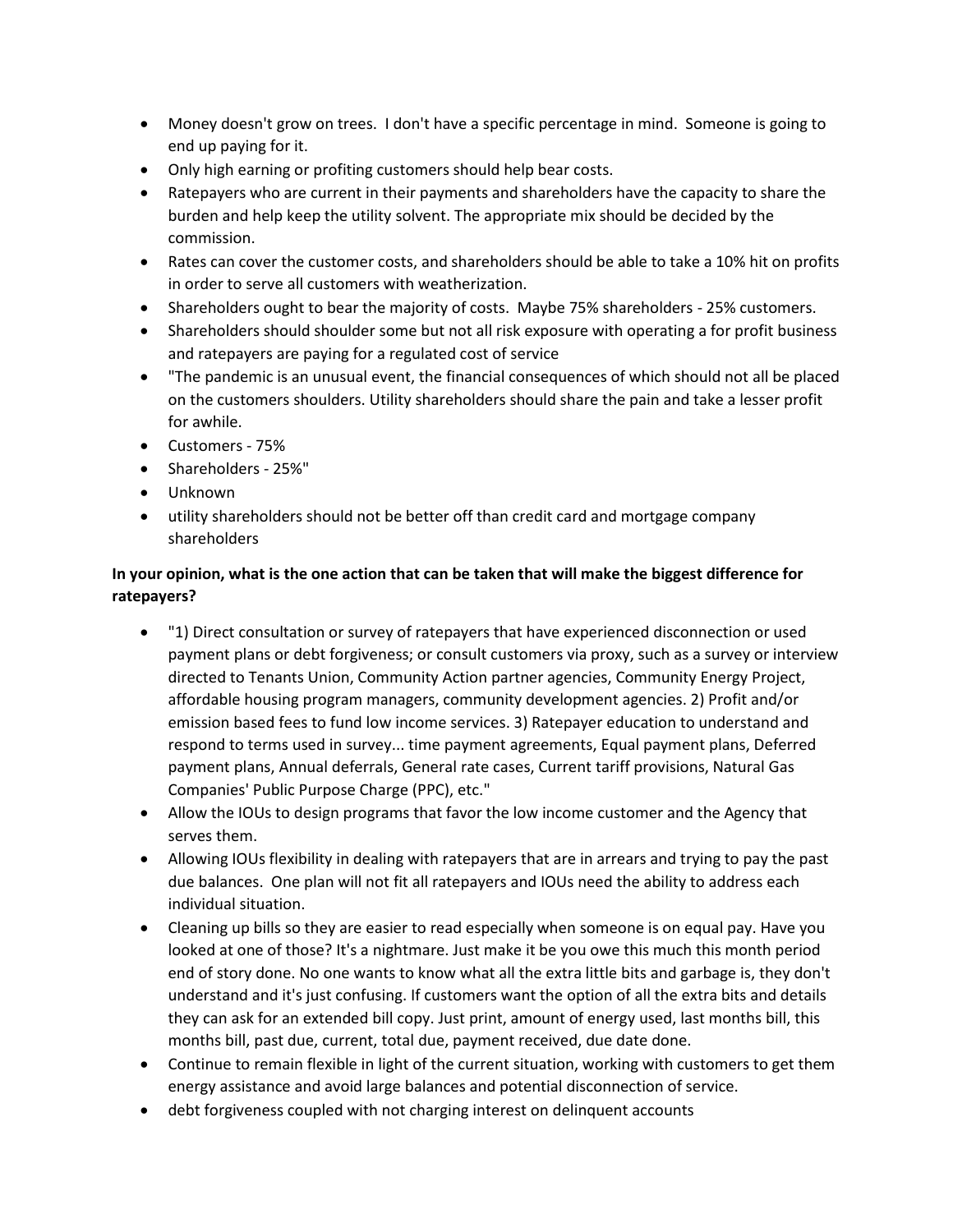- Debt forgiveness.
- Direct bill assistance up to a certain amount that doesn't material effect the remaining rate payers. I believe a 1-3 percent increase in rates (for a limited time) for bill assistance and categorically approving customers will get everyone back on track and back to normal.
- "Direct more LIHEAP and bill assistance monies to low-income customer accounts and then target those residences for enhanced incentives from utility incentive programs to lower energy use and future utility bills.
- "
- do not disconnect customers with small arrearage balances
- Education about the programs and options in place.
- Effective communication with what ever course of action is taken
- **•** Effective debt forgiveness program.
- Enact long term low-income rates now, and allow debt forgiveness for ALL arrears incurred by low income families during COVID crisis.
- Encourage weatherization programs through additional funding and opportunities
- Equal / Average Pay as a DEFAULT billing option this helps and stabilize month to month payments.
- Forgiving balances.
- Hard to say, since this is such a unique event, thus I'm not sure what one action would make the most difference since COVID is impacting individuals differently than a normal recession. One difference might have an impact on one group, but not another and visa versa.
- Having utilities resume collection activity (including sending reminder notices and final disconnect notices) will encourage customers to pay, set up a payment arrangement and/or seek energy assistance; ultimately reducing the amount of socialization of costs among nonimpacted customers.
- Help customers take advantage of funds available to pay utility bills.
- Holding off on disconnections until spring 2021.
- If available assistance dollars can be paid directly to IOU based on qualifying factors rather than depending on customers to take the initiative to apply for funding.
- Improved access to energy assistance funds. It is very difficult to navigate the system in the best of times and even more difficult now as agencies deal with COVID-related changes to the way they provide services.
- Lower the cost of service to ratepayers. Right now, we all are affected by the pandemic. Supplies are tough to obtain, costs are inflated and money coming in isn't going up. Work together to try to get more people stabilized to get back to work when they can, reopen businesses if possible and see the value in assistance programs because it worked for them when they were in need.
- Making sure as many ratepayers as possible resin service through the COVI 19 crisis.
- More effectively get energy assistance funds directly to those in need through some form of categorical eligibility.
- No additional rate increase until COVID has been addressed and jobs are not at a loss.
- No blanket statements or policies. Help folks as they need/ask for it
- Open the economy up and send people back to work. This has gone on long enough.